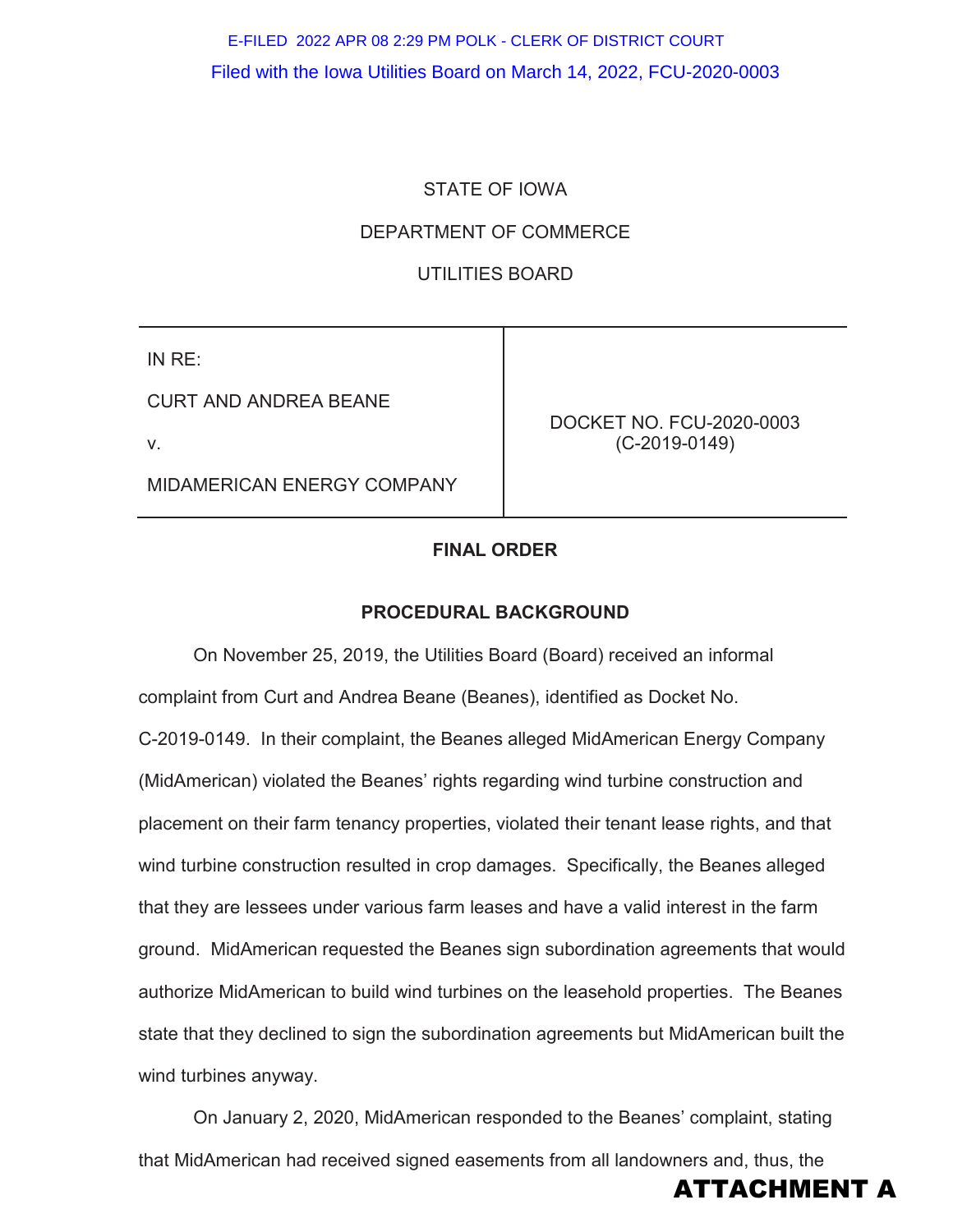Beanes' dispute is with the landowners, not MidAmerican. MidAmerican also argued that this type of complaint is outside the Board's jurisdiction found in Iowa Code chapter 476.

On January 14, 2020, the Board's Customer Service staff (Staff) issued a proposed resolution, which included an explanation of the Board's oversight of wind farms, stating that utilities must seek a generating certificate from the Board when a facility has a total capacity of 25 megawatts (MW) or more attached to a gathering line. Staff stated that the Board had no oversight of wind projects impacting the Beanes' rented properties, as no generating certificate was required. Staff also stated that the Beanes' concerns regarding tenant rights and MidAmerican's easements should be reviewed by private legal counsel.

On March 4, 2020, Staff issued a revised proposed resolution.

On March 18, 2020, the Beanes sent an email to Staff, and Staff treated the email as a request for a formal complaint. In the email, the Beanes identified a document that was not provided to Staff in its investigation and raised new concerns about the timing of a MidAmerican payment for crop damages on one of the Beanes' rental properties, which allegedly resulted in tax issues. Staff discovered that not all parties were included in the Beanes' email and forwarded the Beanes' request for formal proceeding to the other parties on May 27, 2020.

On June 5, 2020, MidAmerican filed its response, again questioning the Board's jurisdiction regarding the Beanes' complaints about landlord-tenant issues that do not involve MidAmerican and a contract dispute over terms of a settlement agreement for damages on the rental farmland.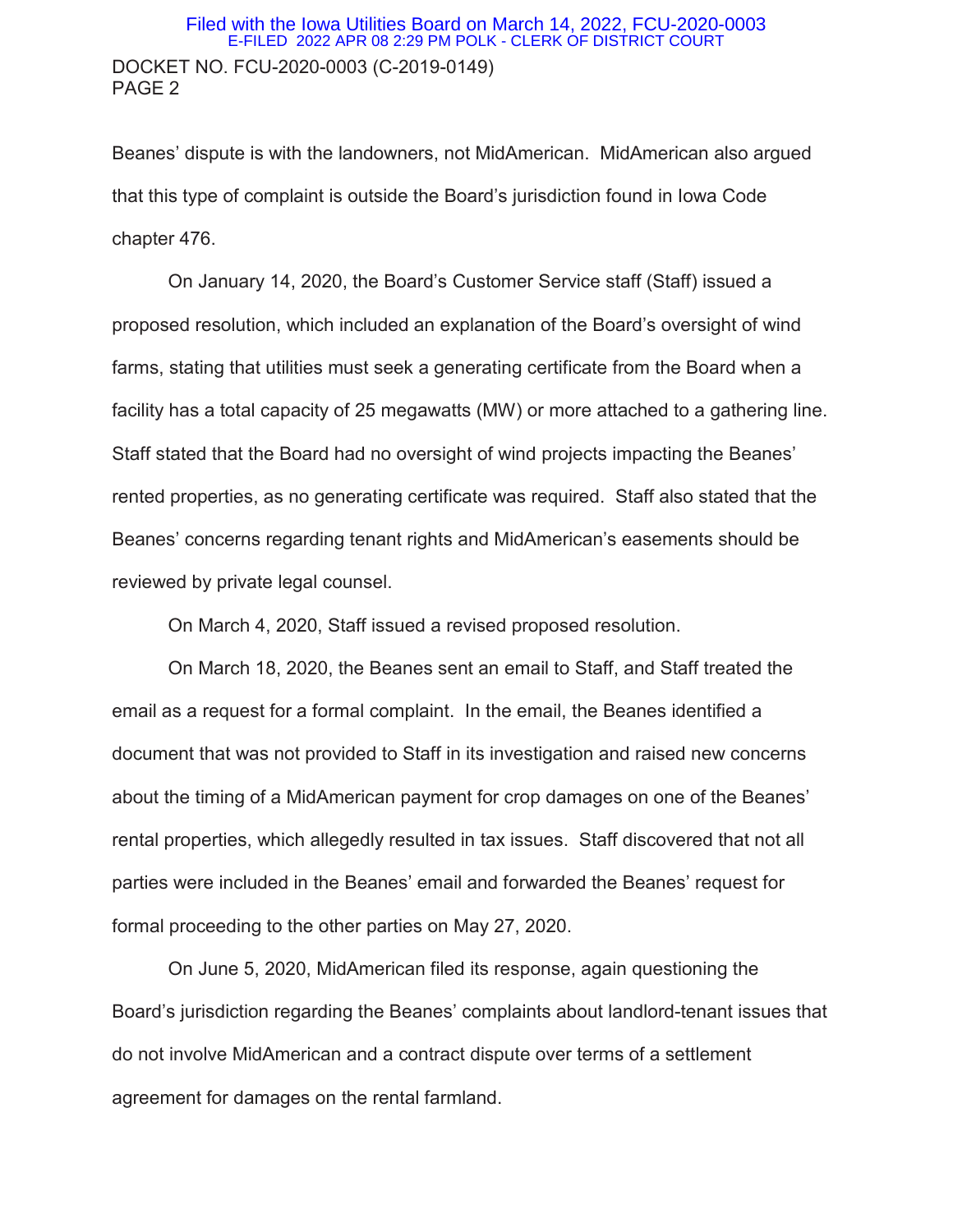### DOCKET NO. FCU-2020-0003 (C-2019-0149) PAGE 3 Filed with the Iowa Utilities Board on March 14, 2022, FCU-2020-0003 E-FILED 2022 APR 08 2:29 PM POLK - CLERK OF DISTRICT COURT

 On December 23, 2020, the Board issued an order granting the Beanes' request for formal proceeding. The order also requested additional information and the submission of briefs by the parties as well as any other interested person or organization with regard to the Board's jurisdiction to investigate and hear the Beanes' complaints pursuant to Iowa Code §§ 476.3 and 476.7, and the Board's general jurisdiction as it relates to different types of public utilities.

On February 8, 2021, the Beanes and MidAmerican provided the requested additional information, various exhibits, and written positions regarding the complaint. MidAmerican also filed a motion to dismiss and an application for confidential treatment for its easements filed with the Board. Additional briefs or comments were filed by MidAmerican, on behalf of the Iowa Utility Association (IUA), and by the Office of Consumer Advocate (OCA), a division of the Iowa Department of Justice; Iowa Association of Electric Cooperatives (IAEC) with Iowa Association of Municipal Utilities (IAMU) joining its brief; Iowa Farm Bureau; Mike and Kari Schneider; and Justin Schneider. On April 9, 2021, the Board issued an order requesting additional information, denying MidAmerican's motion to dismiss, and finding that MidAmerican's application for confidential treatment was overbroad. The order required MidAmerican to refile public versions of its easements and required the Beanes to file their leases with landowners whose rental farmland is the subject of this dispute. The Board also directed the parties to state with specificity the legal basis for any requests for confidentiality.

A scheduling conference was held on April 13, 2021, with the parties agreeing to dates for filing prepared testimony and the hearing.

On April 19, 2021, the Beanes filed sample leases with and without redactions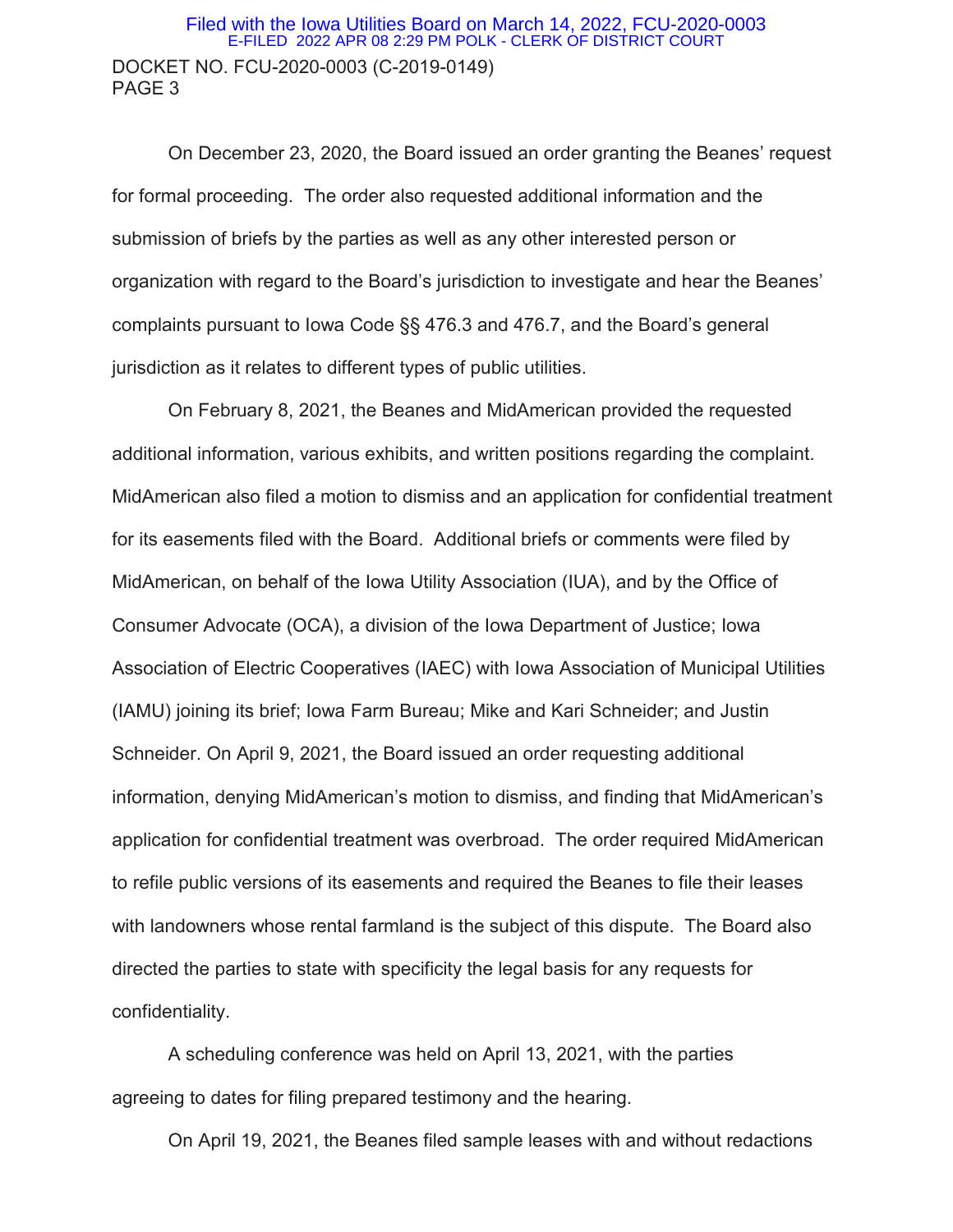### DOCKET NO. FCU-2020-0003 (C-2019-0149) PAGE 4 Filed with the Iowa Utilities Board on March 14, 2022, FCU-2020-0003 E-FILED 2022 APR 08 2:29 PM POLK - CLERK OF DISTRICT COURT

and an Application for Confidential Treatment. No actual leases were filed. On April 29, 2021, MidAmerican filed a motion for reconsideration of three components of the Board's April 9, 2021 order: (1) the confidentiality ruling; (2) the ruling denying MidAmerican's motion to dismiss based on procedural due process errors; and (3) the ruling denying MidAmerican's motion to dismiss based on jurisdictional errors. In its April 29, 2021 filing, MidAmerican also resisted the Beanes' April 19, 2021 request for confidentiality and requested the Board issue a stay so that the parties could wait to file the identified documentation containing confidential information until the Board ruled on its motion for reconsideration.

On May 7, 2021, the Board issued an order detailing the procedural schedule, denying MidAmerican's request for a stay, and directing the parties to follow Board rules that outline the filing requirements for confidential documents and applications for confidential treatment. On May 10, 2021, the Beanes and MidAmerican filed redacted and unredacted documents and applications for confidential treatment. On May 13, 2021, IAEC, IAMU, and IUA filed documents in support of MidAmerican's motion for reconsideration based upon alleged jurisdictional errors.

 On June 1, 2021, the Board issued an order denying MidAmerican's motion for reconsideration.

 On June 25, 2021, the Beanes filed direct testimony of Curt Beane, direct testimony of Debra Sanborn Eidam, and 13 exhibits as follows: a summary of the Beanes' leased properties affected by MidAmerican, four farm leases between the Beanes and different landowners, five easement agreements between MidAmerican and different landowners, a tenant subordination agreement proffered to the Beanes by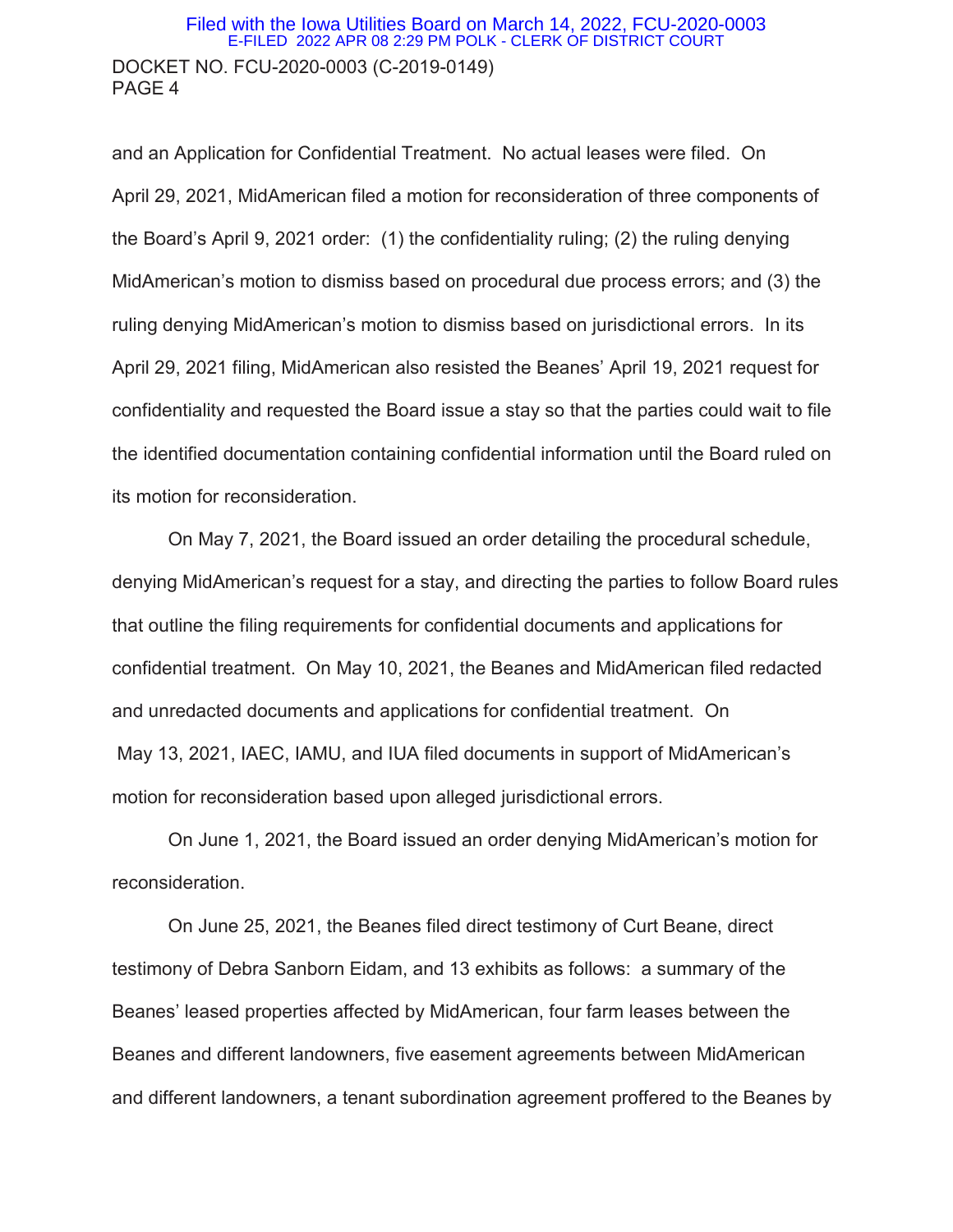### DOCKET NO. FCU-2020-0003 (C-2019-0149) PAGE 5 Filed with the Iowa Utilities Board on March 14, 2022, FCU-2020-0003 E-FILED 2022 APR 08 2:29 PM POLK - CLERK OF DISTRICT COURT

MidAmerican, a 2018 crop damages agreement, and documents relating to tax issues with the Beanes' 2020 crop damages claim.

On July 23, 2021, OCA filed a statement in lieu of testimony. On July 23 and July 26, 2021, MidAmerican filed rebuttal testimony of Adam Jablonski and one exhibit, an agreement between MidAmerican and Mr. Beane that was signed in 2019, recognizing Mr. Beane's expectations for damage payments related to one turbine.

On August 6, 2021, the Beanes filed reply testimony of Curt Beane and two exhibits; a letter from MidAmerican to Welker Farms LLC (Welker Farms), a landowner from whom Mr. Beane rents farmland; and a letter from Vern Welker and Mr. Beane, sent in response to MidAmerican's letter to Welker Farms.

On August 6, 2021, OCA filed a statement in lieu of reply testimony.

On September 1, 2021, the Board held a hearing. At hearing, the Board took official notice of all documents filed in Docket No. FCU-2020-0003, which included documents that were not prefiled exhibits<sup>1</sup>; the parties did not object. (Hearing Transcript (HT), pp. 45-46.)

The Beanes and MidAmerican filed post-hearing briefs on September 28, 2021.

# **BOARD DISCUSSION**

## **A. Scope of this Formal Complaint Docket**

 $\overline{a}$ 

In its initial order opening this docket, the Board posed several questions to the parties and other interested groups as to the Board's jurisdiction to receive and investigate complaints against utilities related to property interests and contract disputes

 $1$ At hearing, there was confusion about which filings were being referenced because the entire docket was admitted into evidence. As such, documents will be identified by date of filing, name of document in the Board's electronic filing system (EFS), and corresponding page(s).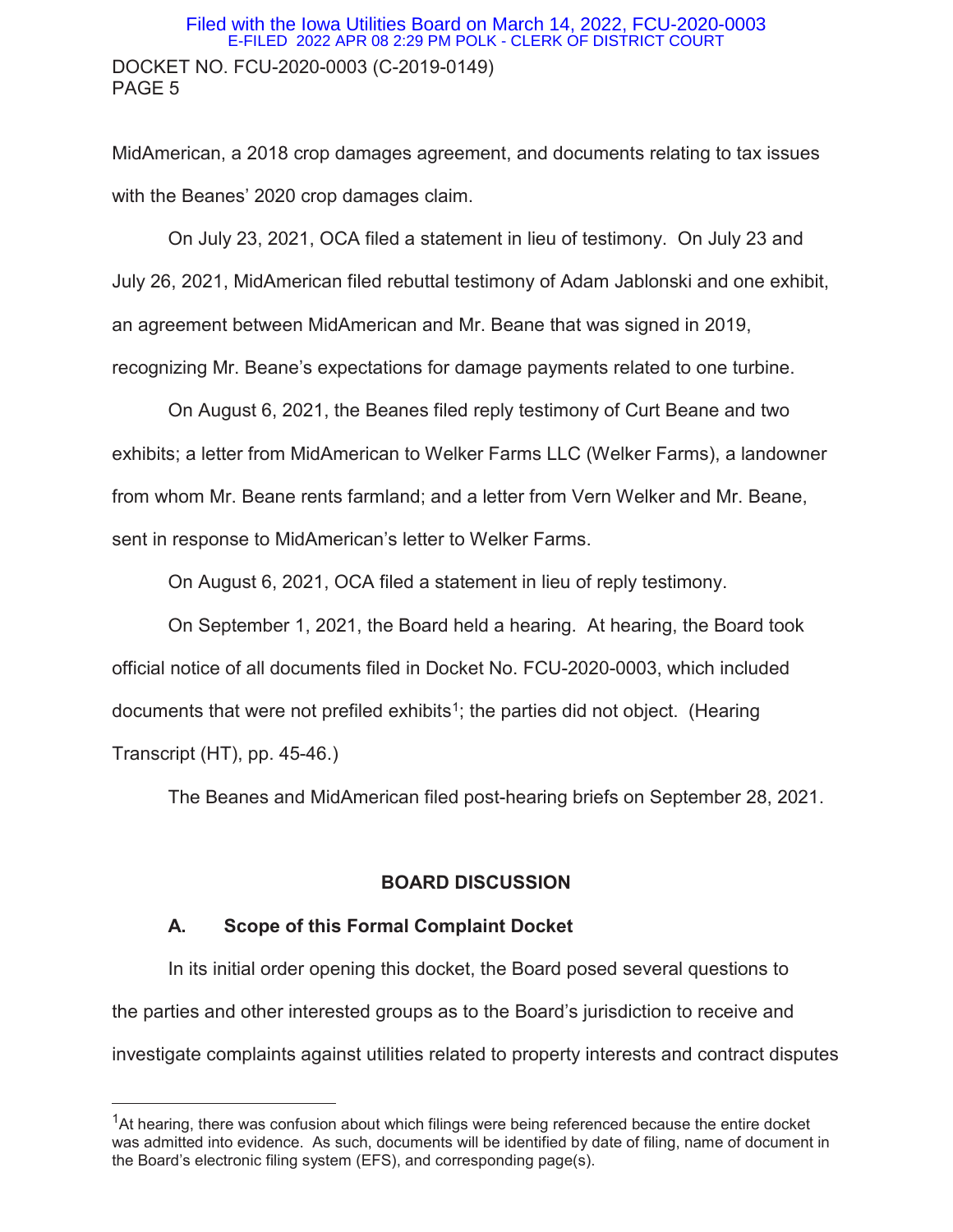### DOCKET NO. FCU-2020-0003 (C-2019-0149) PAGE 6 Filed with the Iowa Utilities Board on March 14, 2022, FCU-2020-0003 E-FILED 2022 APR 08 2:29 PM POLK - CLERK OF DISTRICT COURT

pursuant to Iowa Code § 476.3(1) and (7) as well as the Board's general jurisdiction regarding service and regulation of utilities.

In orders issued on April 9 and June 1, 2021, the Board concluded it had jurisdictional authority to investigate the Beanes' formal complaint under the broad statutory and regulatory authority outlined in Iowa Code chapter 476 (§§ 476.1(1), 476.2(1) and (4), 476.3, 476.7, and 476.15), specifically as it relates to MidAmerican's management and business practices. Iowa Code § 476.2(4). The arguments relating to the Board's jurisdictional authority and MidAmerican's management and business practices pursuant to Iowa Code § 476.2(4) will be discussed initially followed by an analysis of the specific claims raised and addressed by the parties in this docket.

#### *a. Jurisdictional Authority*

#### **i. Beanes**

 $\overline{a}$ 

The Beanes' November 25, 2019 complaint alleged that MidAmerican violated Iowa's lease laws when it built wind turbines on the Beanes' rental lands. (Complete File  $(CF)$ ,  $^2$  pp. 2-3.) In their March 18, 2020 request for a formal proceeding, the Beanes identified new information regarding language from MidAmerican's proposed tenant subordination agreement about the relationship between easements and signed subordination agreements as well as claimed tax issues that arose when MidAmerican issued a damage check in a year different from the tax year it reported to the IRS. (CF, pp. 39-40.)

In response to the Board's request for input on its authority to receive and investigate complaints against utilities related to property interests and contract

 $2$  The complete file contains all documentation filed in the corresponding informal file, C-2019-0149, and is included in the formal complaint in Docket No. FCU-2020-0003. See December 23, 2020 filing "Complete File."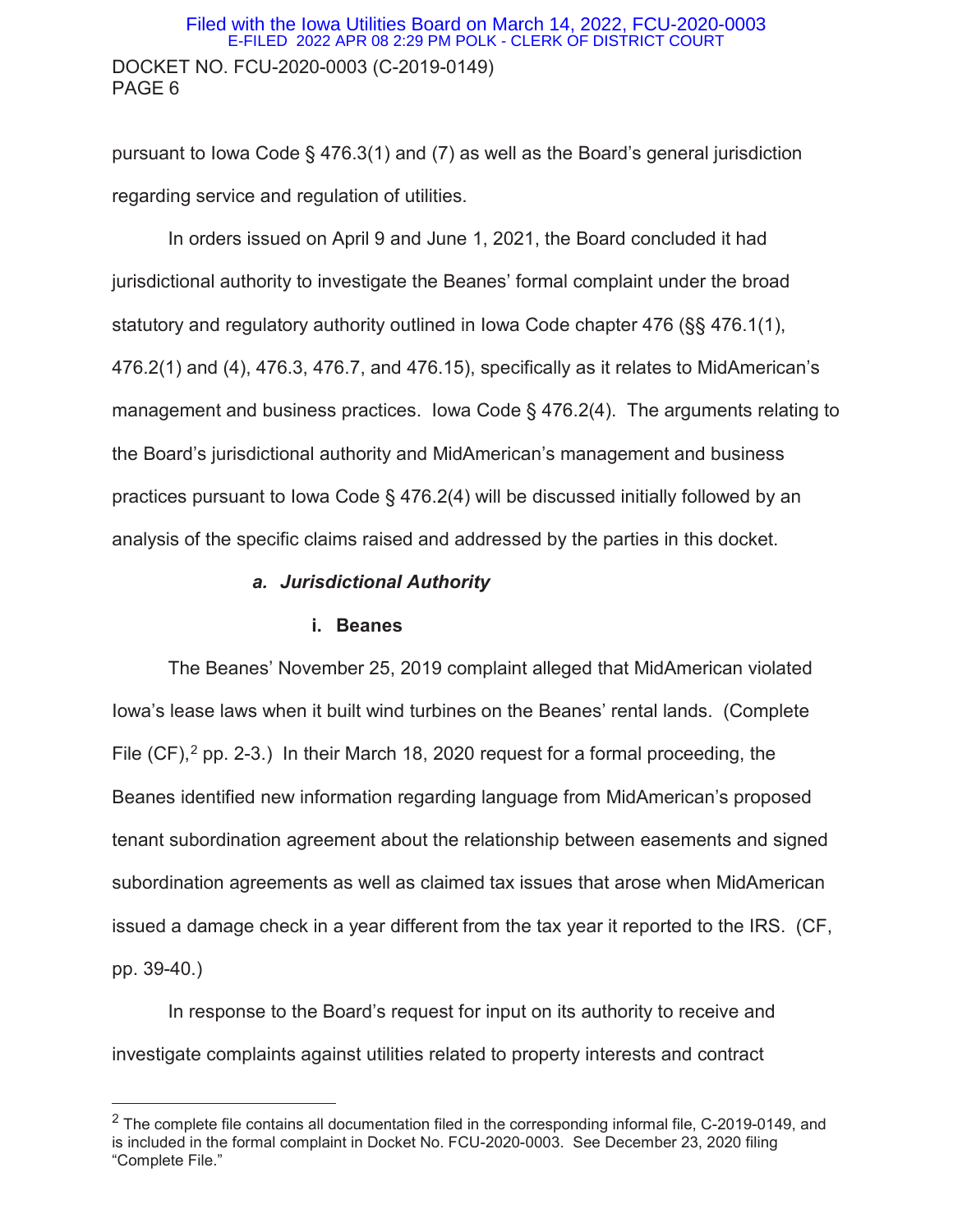### DOCKET NO. FCU-2020-0003 (C-2019-0149) PAGE 7 Filed with the Iowa Utilities Board on March 14, 2022, FCU-2020-0003 E-FILED 2022 APR 08 2:29 PM POLK - CLERK OF DISTRICT COURT

disputes, Mr. Beane stated in his filing on February 19, 2021 (February 4, 2021 Request for Clarification and Comments, p. 4), that he believed the Board has jurisdiction to: (1) ensure that claims are paid; (2) ensure that the laws, codes, and regulations are followed; and (3) "keep a check and make sure regulations are being followed by utilities" (*Id.,* p. 4).

### **ii. MidAmerican**

In MidAmerican's initial brief regarding jurisdiction (filed on behalf of the IUA), its motion to dismiss, its request for reconsideration of motion to dismiss, and its posthearing brief, MidAmerican made several arguments to support its position that the Board should not have granted the Beanes' request for a formal complaint proceeding, including: (1) a formal complaint is not an appropriate docket to explore jurisdictional questions; (2) the Board lacks subject matter jurisdiction as Iowa Code § 476.3 permits an investigation into customer complaints about violations of Iowa Code chapter 476 or the Board's rules, not landlord-tenant issues, property interests, and general contract disputes; (3) the Beanes are not MidAmerican customers; and (4) a specific violation of Iowa Code chapter 476 has not been alleged. (February 8, 2021 –Brief Addressing Jurisdiction Questions, pp. 1-9; February 8, 2021 – Motion to Dismiss, pp. 1-6; April 29, 2021 – Motion for Reconsideration of Procedural Order Filed on April 9, 2021, pp. 1-7; September 29, 2021 – Post-Hearing Brief, p. 9.)

#### **iii. Other Commenters**

#### **1. OCA**

In its response to the Board's questions, OCA stated that the Board's jurisdiction, when not explicitly or implicitly granted by chapter 476, can be determined through application of the doctrine of primary jurisdiction. Pursuant to Iowa Code § 476.7, the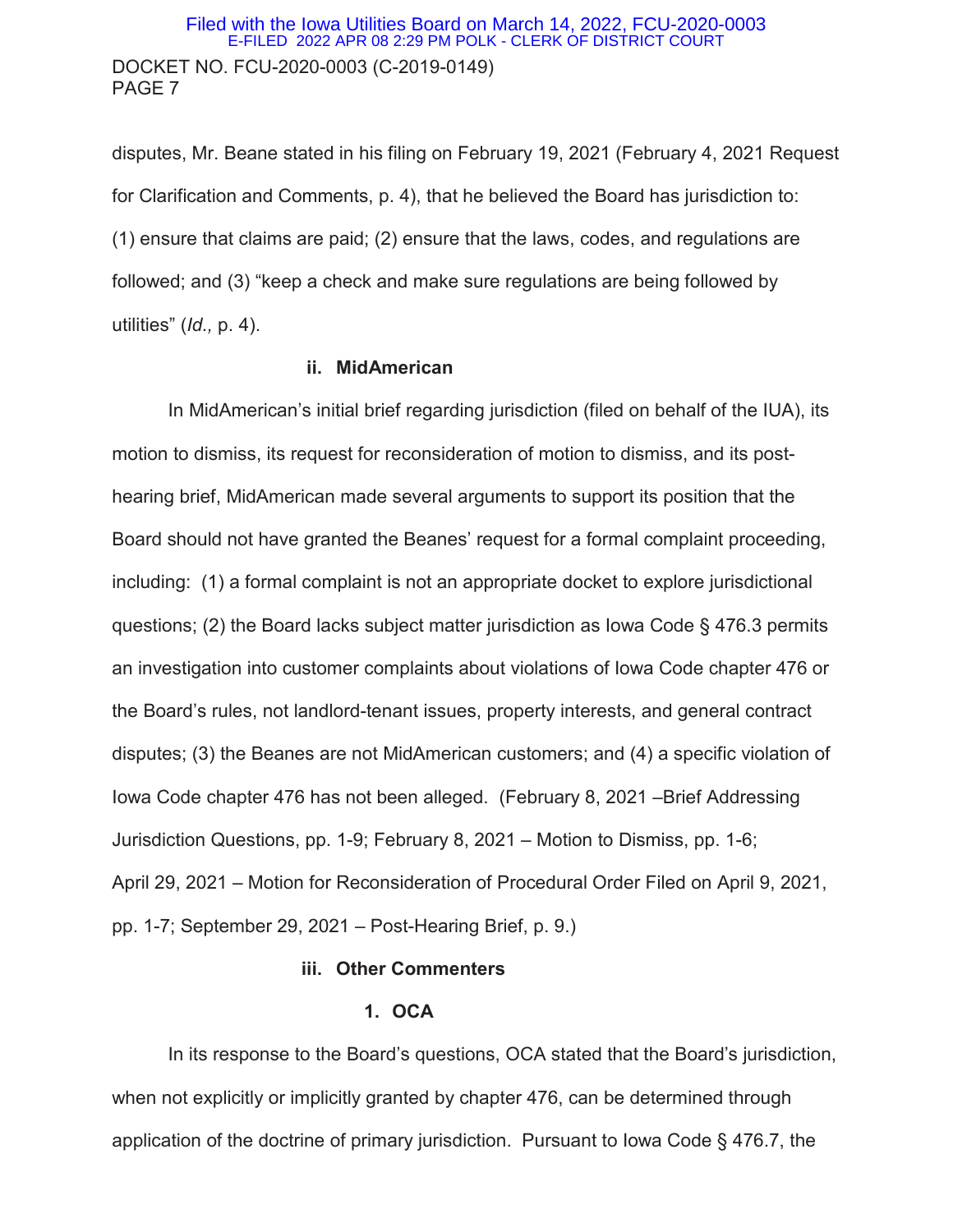Board has the jurisdiction to initiate a proceeding, akin to a rate proceeding under Iowa Code § 476.6, to "determine the reasonableness of the utility's rates, charges, schedules, service or regulations." OCA argued that the Board does not have jurisdiction over the issues raised in the Beanes' complaint. (February 8, 2021 Brief, pp. 1-10.)

#### **2. IUA**

In addition to MidAmerican's February 8, 2021 brief filed on behalf of IUA, IUA filed a brief supporting MidAmerican's motion for reconsideration. IUA states that although Iowa Code § 476.3(1) provides the Board authority to review complaints regarding utility service or anything done or omitted to be done in contravention of chapter 476, the Beanes' complaint should be dismissed because it does not allege any violation of chapter 476, the Beanes are not MidAmerican customers, and the statutory framework for utility service complaints does not provide the Board with authority to review complaints related to landlord-tenant disputes, property interests, and general contract disputes. IUA also argues that an agency has only that authority delegated to it by law and shall not expand or enlarge its authority. IUA argues that in this case, Iowa Code chapters 562 (landlord tenant issues) and 476A (generation) do not have statutory mandates for public utilities or private third-party developers to obtain a generating certificate prior to constructing an electric generating facility of less than 25 MW. (May 13, 2021 – Support for Motion for Reconsideration, pp. 1-5.)

#### **3. IAEC**

IAEC states in its initial brief (joined by IAMU) that the Beanes' complaint is one that asserts property rights claims stemming from legal arguments about landlord-tenant contracts, property easements, rights of possession, and the use of land. These claims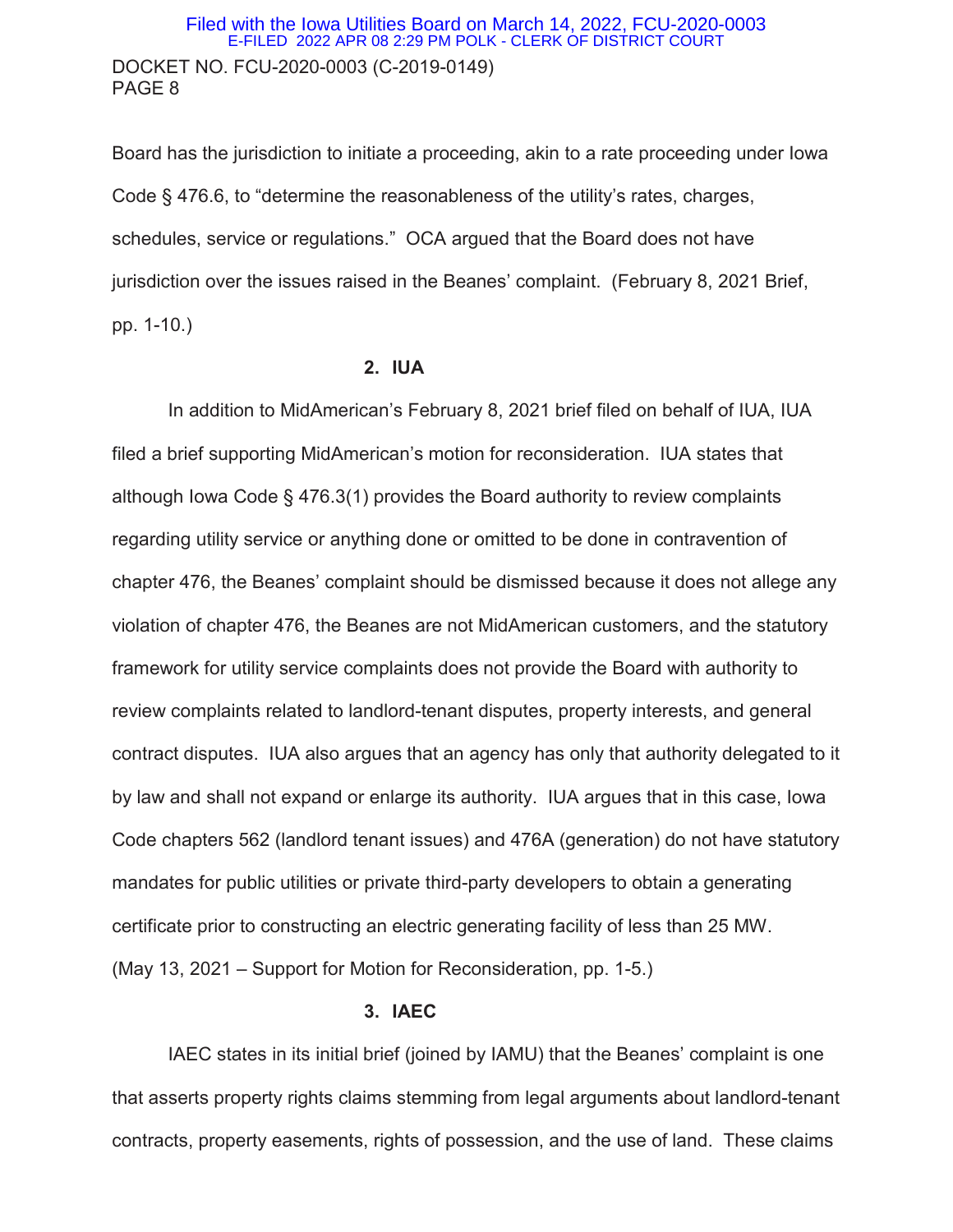### DOCKET NO. FCU-2020-0003 (C-2019-0149) PAGE 9 Filed with the Iowa Utilities Board on March 14, 2022, FCU-2020-0003 E-FILED 2022 APR 08 2:29 PM POLK - CLERK OF DISTRICT COURT

are beyond the statutory nature of the Board's jurisdictional grant from the Legislature. (February 8, 2021 Brief, pp. 1-13.)

In its amicus brief supporting MidAmerican's request for reconsideration, IAEC further argues that although § 476.2(1) is the Board's "general powers" provision, this statutory provision is not limitless and does not confer jurisdiction. With regard to §§ 476.3 and 476.7, IAEC argues that these statutes are procedural complaint/application review statutes and do not confer jurisdiction as a substantive matter or offer a sufficient basis for jurisdiction in this case. IAEC argues that § 476.15 is the "long-arm" provision for the Board's jurisdiction, and it does not confer jurisdiction as it merely says jurisdiction is maximized to the extent that it is already granted. (May 13, 2021 Amicus Curiae Brief in Support of Motion to Reconsideration, pp. 1-5.)

### **4. IAMU**

In its letter responding to MidAmerican's request for reconsideration, IAMU states the case is a property rights/landlord-tenant matter and the Board provided no analysis over how Iowa Code chapter 476 grants the Board any jurisdiction. (February 5, 2021 Statement in Lieu of Brief, pp. 1-2.)

#### **5. Iowa Farm Bureau**

Iowa Farm Bureau states that the Board has jurisdiction under Iowa Code §§ 476.3 and 476.7 to consider the Beanes' complaint and to determine if any public utility's rates, charges, schedules, service, or regulations are unjust, unreasonable, insufficient, discriminatory, or otherwise in violation of any provision of law. (February 8, 2021 – Brief, pp. 1-13.)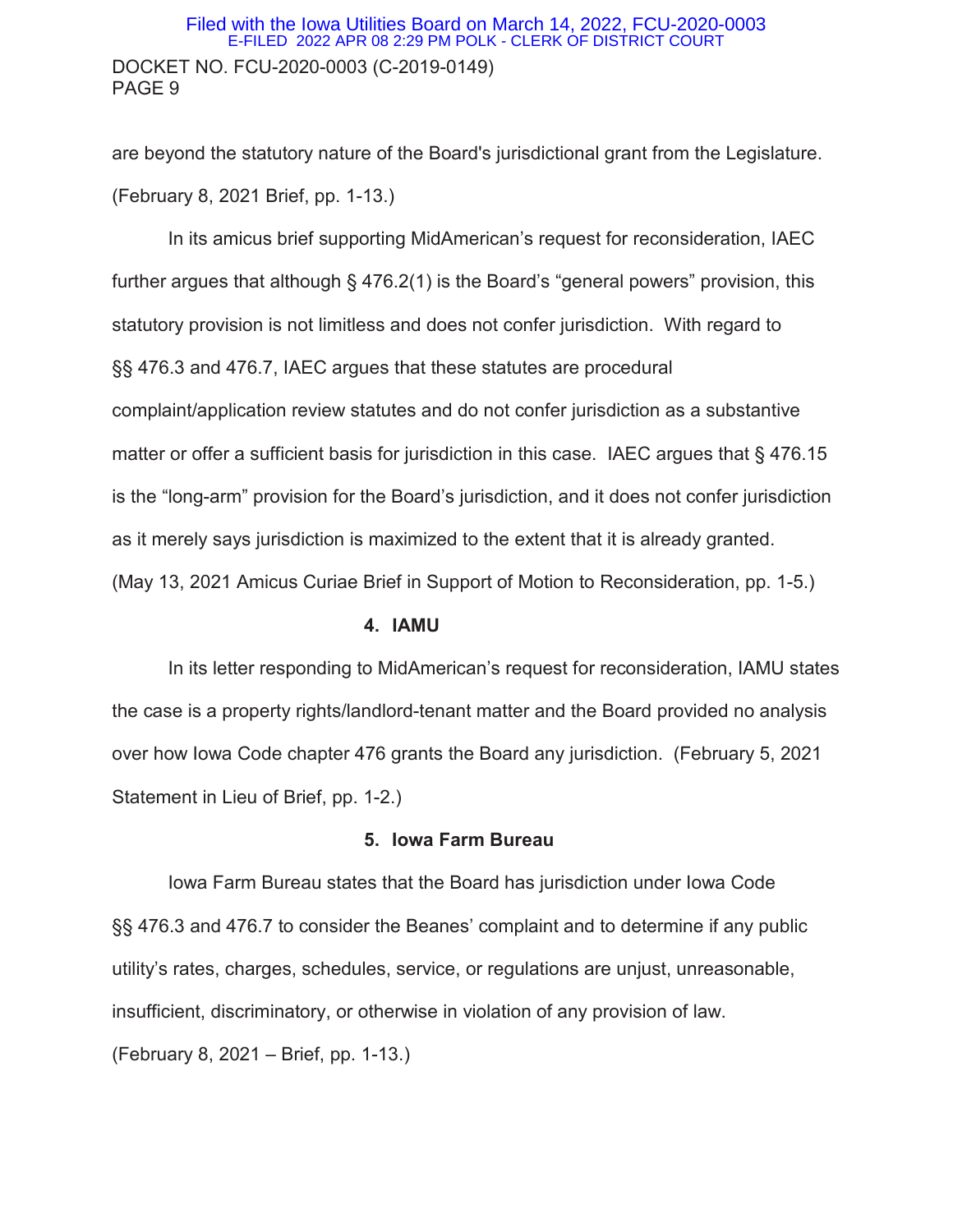DOCKET NO. FCU-2020-0003 (C-2019-0149) PAGE 10 Filed with the Iowa Utilities Board on March 14, 2022, FCU-2020-0003 E-FILED 2022 APR 08 2:29 PM POLK - CLERK OF DISTRICT COURT

### **6. Other Commenters**

Justin Schneider agreed with the Beanes' concerns about how MidAmerican interprets Iowa law. (February 8, 2021 – Comments, pp. 1-2.) Mike and Kari Schneider recommended that the Board hold a formal hearing to assess the merits and jurisdictional questions raised by the Beanes' complaint. (February 8, 2021 – Comments, p. 1.)

#### **iv. Discussion**

The Board determined in its June 1, 2021 order addressing reconsideration that the Beanes' formal complaint would proceed pursuant to the Board's powers and obligations detailed in Iowa Code §§ 476.1(1), 476.2(1) and (4), 476.3, 476.7, and 476.15. The Board stated that these sections collectively support the Board's broad statutory authority to investigate the reasonableness of the rates, charges, schedules, service, regulations, or anything done or omitted from being done by a rate-regulated public utility. The Board rejected MidAmerican and the utility organizations' arguments that an Iowa Code § 476.3(1) complaint that requests the Board to determine "the reasonableness of the rates, charges, schedules, service, regulations, or anything done or omitted to be done by a public utility subject to this chapter in contravention of this chapter…." should be construed narrowly. The Board held that the Beanes' complaint required it to examine MidAmerican's management and business practices.

An Iowa Code § 476.3(1) complaint does not contain a limitation on who can file a complaint; in fact, "any person or body politic" or the Board itself can file a written complaint against a public utility. There is no requirement that the complainant be a customer of the utility. The Board's powers identified in chapter 476, including Iowa Code §§ 476.1(1), 476.2(1) and (4), 476.3, 476.7, and 476.15 support its decision that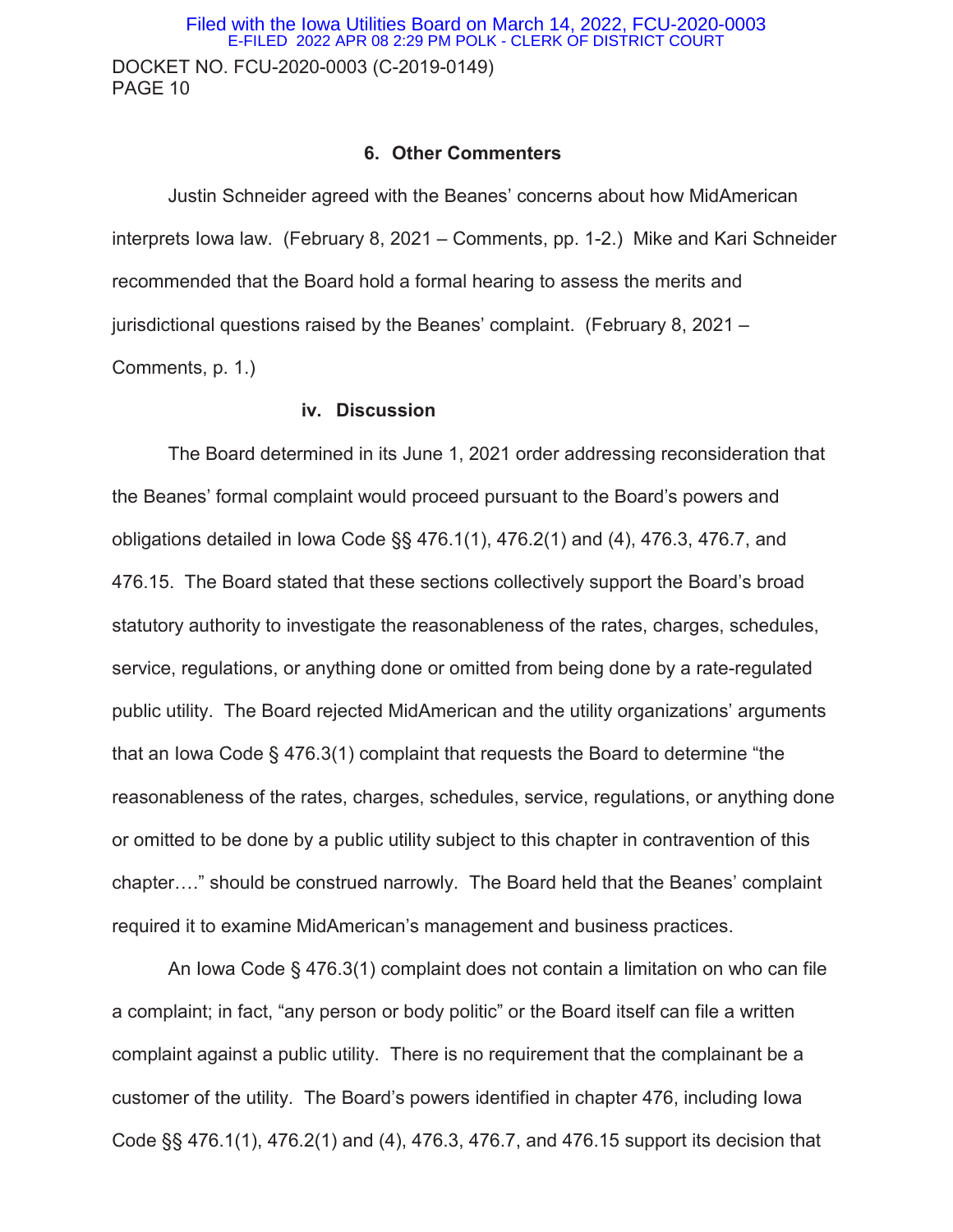### DOCKET NO. FCU-2020-0003 (C-2019-0149) PAGE 11 Filed with the Iowa Utilities Board on March 14, 2022, FCU-2020-0003 E-FILED 2022 APR 08 2:29 PM POLK - CLERK OF DISTRICT COURT

the Board has the authority to investigate any complaint to determine if a utility is appropriately conducting business in Iowa.

In its April 9, 2021 order, the Board included a brief discussion about how the statutory provisions found in Iowa Code chapter 476 that allow the Board to review MidAmerican's management and business practices differ from Iowa Code chapter 476A that addresses siting requirements for electric generation facilities. As IUA correctly noted, Iowa Code chapter 476A does not include a statutory mandate for public utilities or private third-party developers to obtain a generating certificate prior to constructing an electric generating facility of less than 25 MW. The Board has previously interpreted Iowa Code chapter 476A as not requiring a generating certificate for a wind generating facility that has capacity of less than 25 MW for each gathering line. *See Zond Dev. Corp*., Docket Nos. DRU-97-5, DRU-97-6, at 6 (November 6, 1997); *Mathis v. Iowa Utilities Board*, 934 N.W.2d 423, 425 (Iowa 2019).

The Board highlights the Beanes' complaint as an example of one of several unintended consequences that has and will continue to occur due to the combination of: (1) the significant wind project expansion in Iowa; (2) the lack of statutory mandate in Iowa Code chapter 476A for public utilities or private third-party developers to obtain a generating certificate prior to constructing an electric generating facility of less than 25 MW; and (3) the Board's interpretation of Iowa Code chapter 476A as not requiring a generating certificate for a wind generating facility that has capacity of less than 25 MW for each gathering line.

The Beanes are not the only Iowans with issues pertaining to chapter 476A without a clear, viable venue to address their concerns. See February 8 and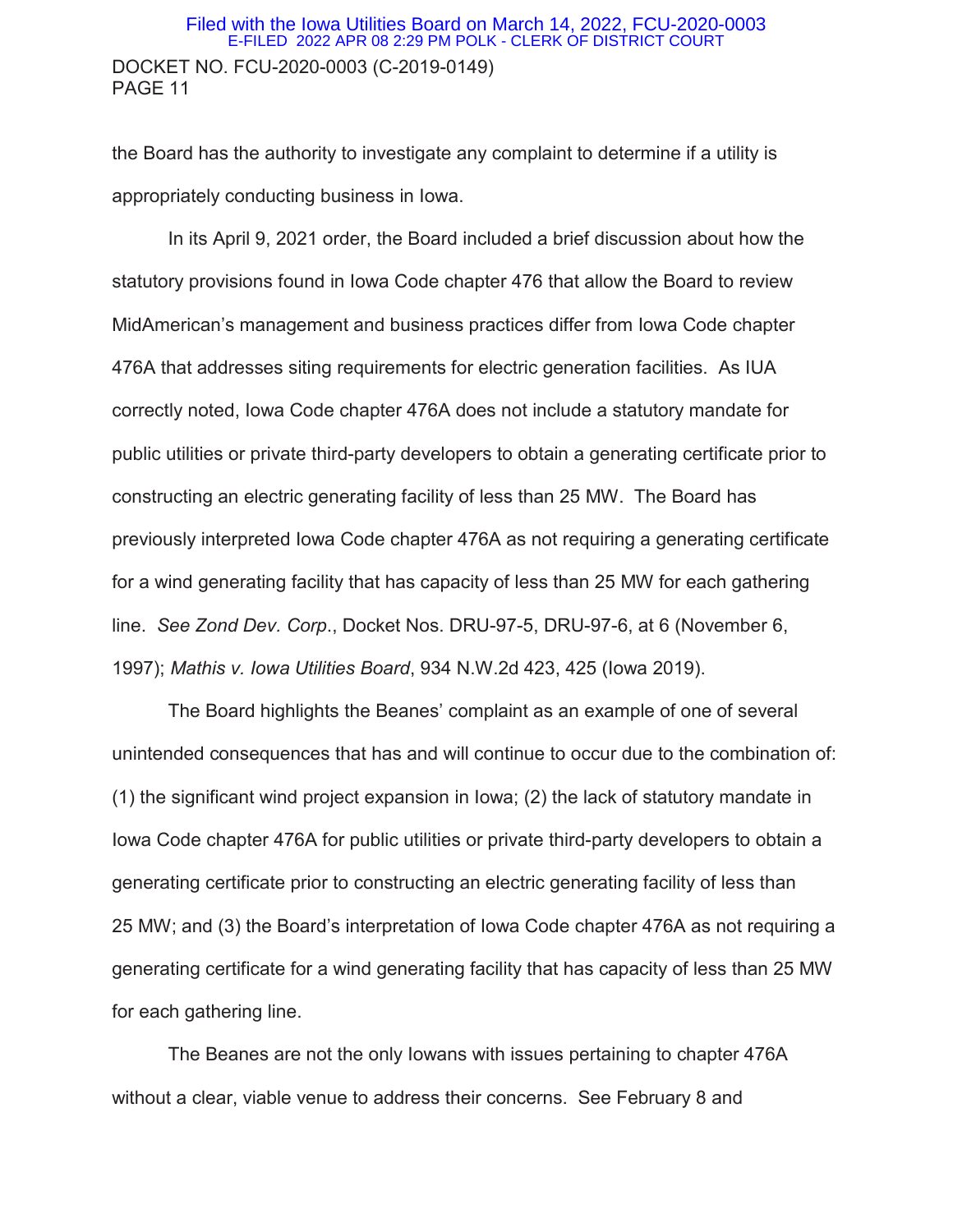### DOCKET NO. FCU-2020-0003 (C-2019-0149) PAGE 12 Filed with the Iowa Utilities Board on March 14, 2022, FCU-2020-0003 E-FILED 2022 APR 08 2:29 PM POLK - CLERK OF DISTRICT COURT

May 4, 2021 comments filed by Mike and Kari Schneider; February 8 and May 5, 2021 comments filed by Justin Schneider. Iowans need direction to be able to protect themselves and their land when these issues arise. By interpreting Iowa Code chapter 476 complaint authority broadly, the Board ensures that Iowans have a venue to bring a complaint to review a rate-regulated utility's business management practices regarding these issues.

#### *b. MidAmerican Business Practices*

#### **i. Beanes**

The Beanes submitted testimony that documented several issues with MidAmerican's business practices, including MidAmerican's approach to tenant rights, communication, and damage payment processes. Although the Beanes acknowledged that the Board cannot provide a monetary judgment, the Beanes requested the formal complaint as they viewed MidAmerican's dealings with them as unfair. (June 25, 2021 – Beane Direct Testimony, pp. 16-17.)

#### **ii. MidAmerican**

 In its motion for reconsideration, MidAmerican agreed that Iowa Code § 476.2(4) permits the Board to request information relating to MidAmerican's business practices for the Board's review; however, MidAmerican argued that the statute does not operate as authority to conduct a contested case proceeding. MidAmerican argued that the Beanes' complaint did not satisfy the requirements of Iowa Code § 476.3(1) permitting the initiation of a contested case and Iowa Code § 476.2(4) could not be used as a basis to continue this contested case proceeding. (April 29, 2021 – Motion for Reconsideration of Procedural Order Filed on April 9, 2021, pp. 6-7.)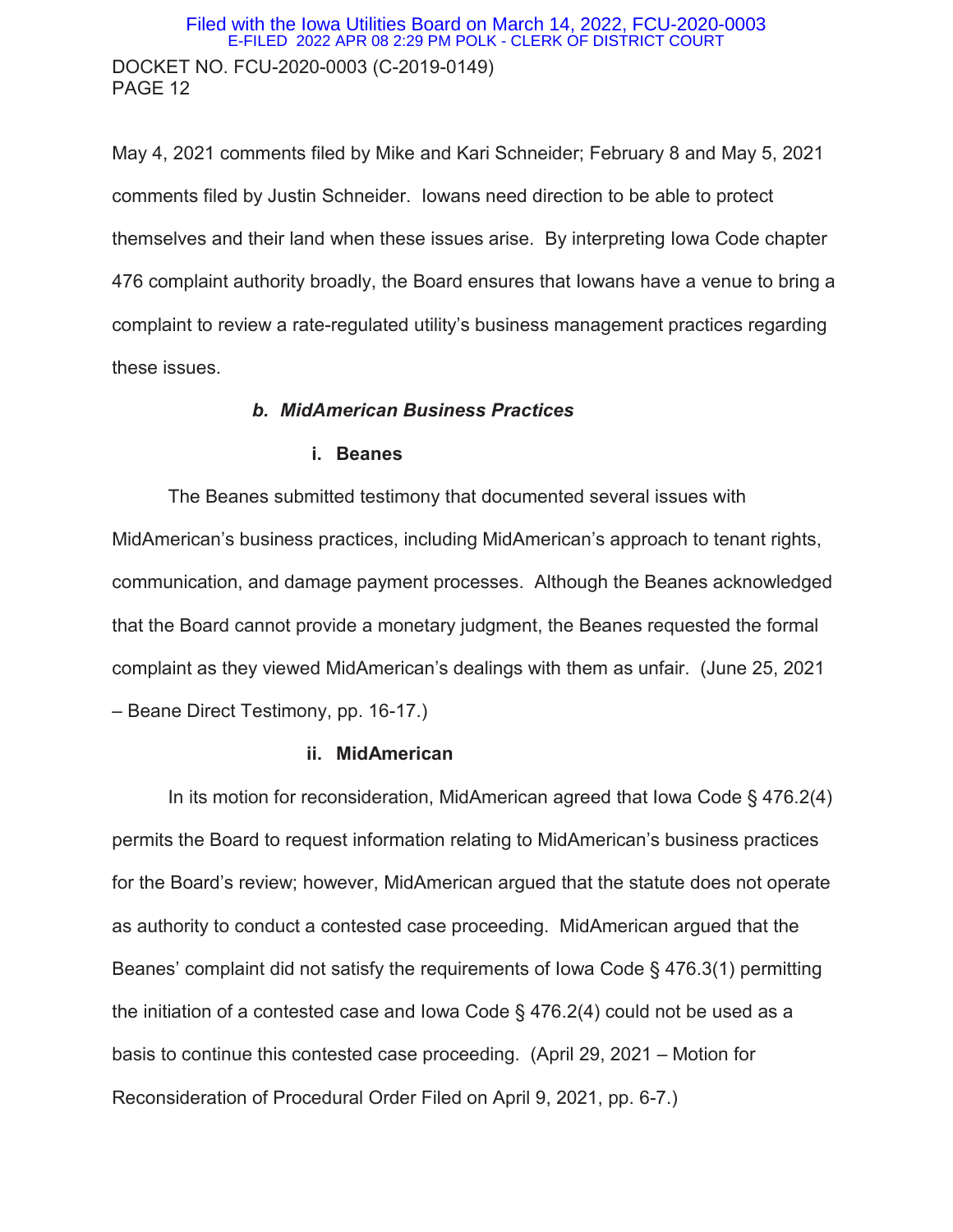# DOCKET NO. FCU-2020-0003 (C-2019-0149) PAGE 13 Filed with the Iowa Utilities Board on March 14, 2022, FCU-2020-0003 E-FILED 2022 APR 08 2:29 PM POLK - CLERK OF DISTRICT COURT

#### **iii. Other Commenters**

IAEC stated that Iowa Code § 476.2(4) provides oversight of managerial actions but not broad powers to second guess the generally unregulated business judgment of public utilities. (May 13, 2021 – Amicus Curiae Brief in Support of Motion to Reconsideration, pp 1-5.)

IAMU stated that the Board's statutory and regulatory authority as to a question of public utility management and business practices does not extend to unregulated business decisions, and any authority to hear complaints must be specifically provided by statute. (May 13, 2021 – Letter in Support of Motion to Dismiss, p. 1.)

IUA stated that it agrees with MidAmerican's argument that a formal complaint process is not the appropriate forum to investigate MidAmerican's management and business practices in relation to the Beanes' complaint and that the complaint should be dismissed. (May 13, 2021 – Support for Motion for Reconsideration, pp. 1-5.)

#### **iv. Discussion**

Iowa Code § 476.2(4) provides the Board authority to examine the management and utility business practices of all public utilities by reviewing the manner and method of the utility business operations and by obtaining all necessary information to enable the Board to perform its duties found in Iowa Code chapter 476. In its June 1, 2021 order, the Board stated that a potential law violation by a rate-regulated utility while doing utility business in Iowa must come within the Board's investigative powers to ensure that a rate-regulated public utility, which is considered a monopoly by state law, does not engage in unfair and illegal business practices. The Board concluded that it has authority to review those practices and to require the rate-regulated utility to correct its behavior or face possible civil penalties.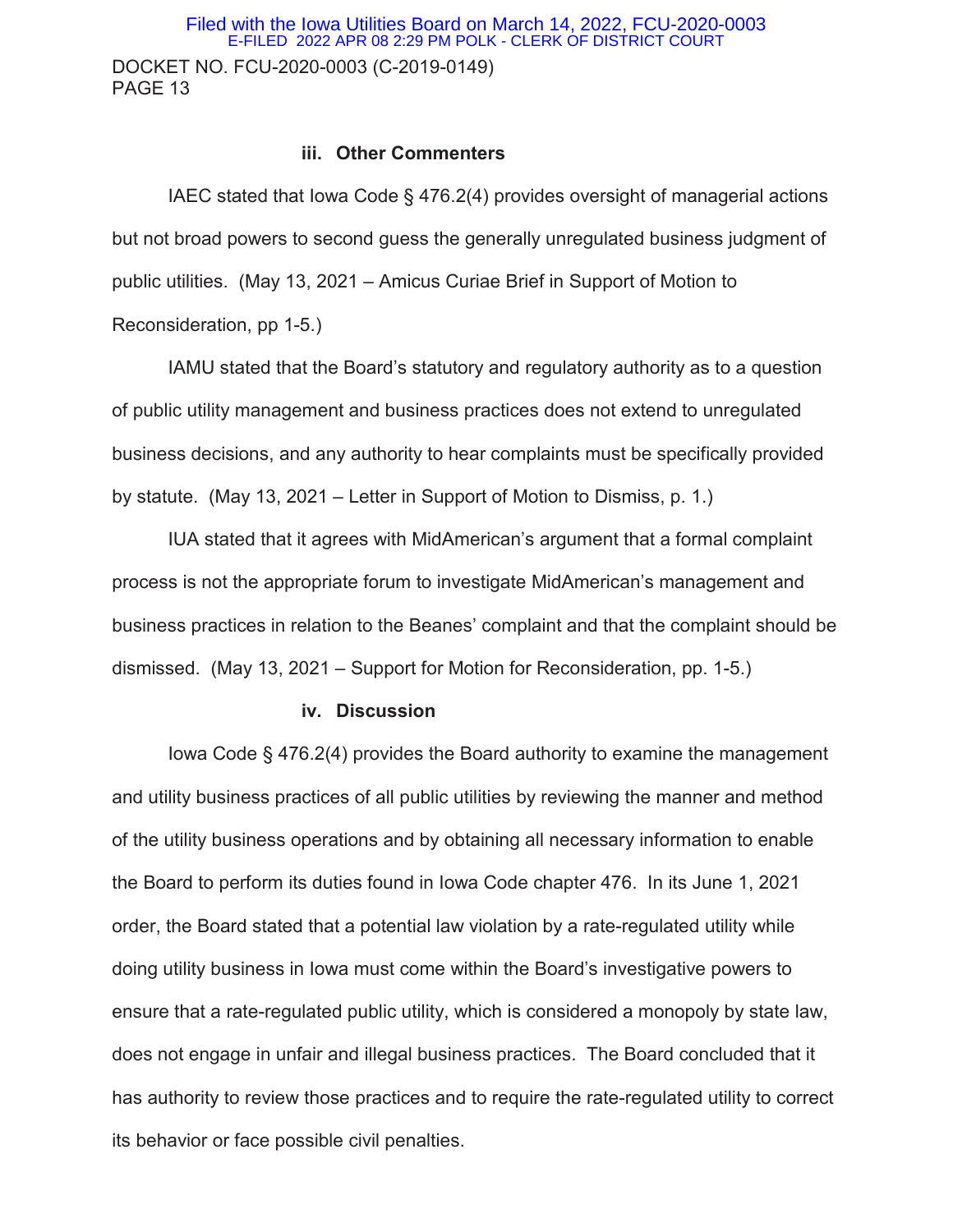### DOCKET NO. FCU-2020-0003 (C-2019-0149) PAGE 14 Filed with the Iowa Utilities Board on March 14, 2022, FCU-2020-0003 E-FILED 2022 APR 08 2:29 PM POLK - CLERK OF DISTRICT COURT

The Board reaffirms this conclusion. In order to enable the Board to perform its duties found in Iowa Code chapter 476, the broad statutory and regulatory authority outlined in Iowa Code §§ 476.1(1), 476.2(1) and (4), 476.3, 476.7, and 476.15 provides the Board sufficient jurisdiction to investigate a rate-regulated utility's business practices in response to a complaint filed pursuant to Iowa Code § 476.3. The Board addresses the specific issues and positions of the parties below.

### **B. Specific Claims Raised and Addressed by Parties**

#### *a. Trespass*

#### **i. Beanes**

Mr. Beane testified that he had an exclusive possessory interest in his landlords' farmland, and, therefore, Mr. Beane's landlords did not have the legal power to convey possessory interest to MidAmerican when the easements were signed. (June 25, 2021 – Beane-Beane Direct Testimony, pp. 7, 9.) Mr. Beane offered several exhibits regarding his corresponding lease agreements. (June 25, 2021 – Beane-Beane Direct Exhibits 1-5.)

Mr. Beane testified that his landlords did not have final say regarding the possessory rights of their property and MidAmerican knew about Mr. Beane's possessory interests but ignored them. (August 6, 2021 – Beane Reply Testimony, p. 4.) Mr. Beane testified that, according to MidAmerican, he had no rights. (*Id.*, p. 5.)

In response to MidAmerican's questioning, Mr. Beane testified at hearing that he believes he has exclusive possession of the property despite the word "exclusive" not found in his leases. (HT, pp. 65-68.) Mr. Beane also testified at hearing that MidAmerican trespassed on the land. (*Id.*, pp. 102-103.) In response to Board questions, Mr. Beane testified that he did not receive a document of termination to end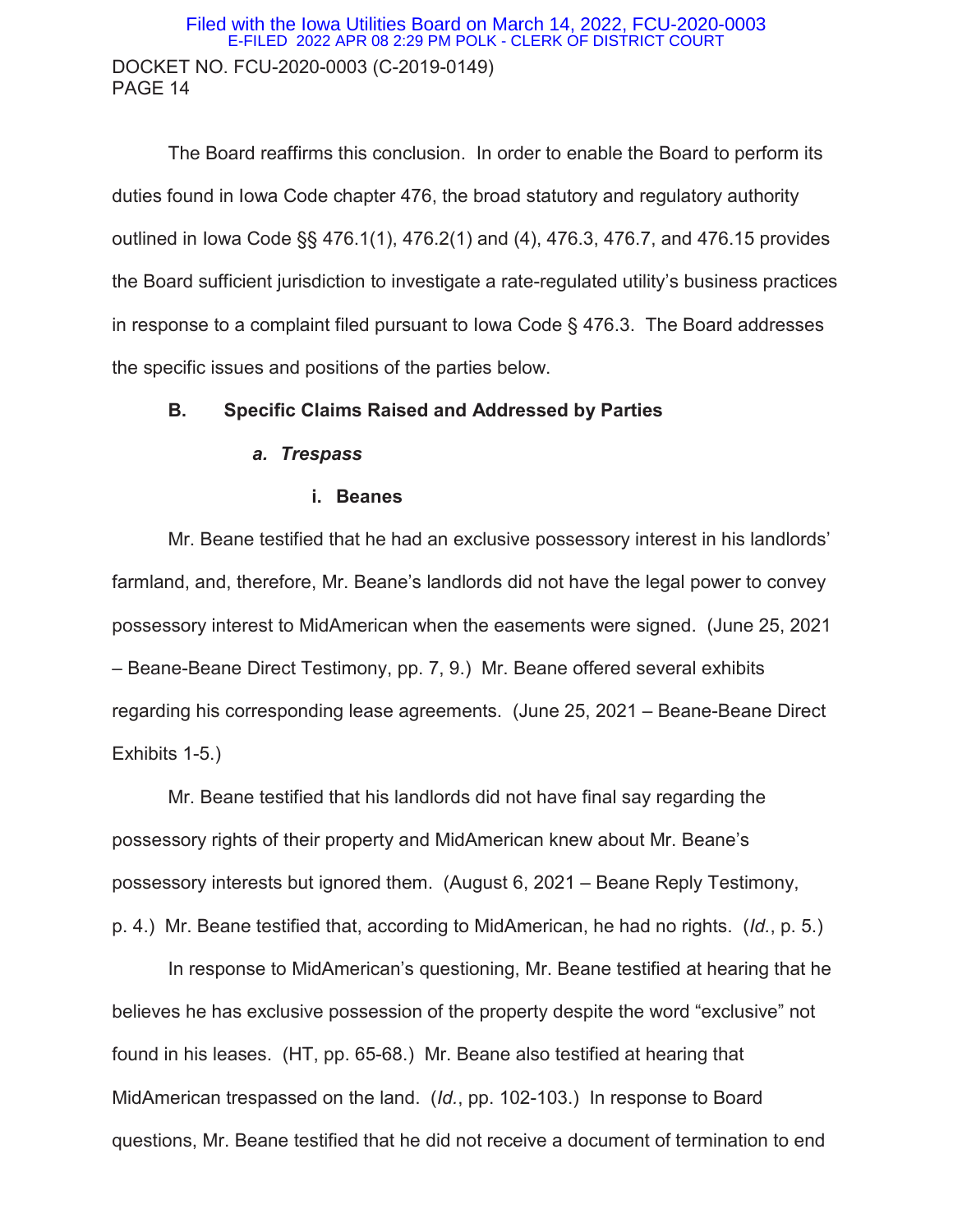### DOCKET NO. FCU-2020-0003 (C-2019-0149) PAGE 15 Filed with the Iowa Utilities Board on March 14, 2022, FCU-2020-0003 E-FILED 2022 APR 08 2:29 PM POLK - CLERK OF DISTRICT COURT

the farm tenancy, which was required by September 1 of any year before work could be done to his leased property without his permission. Mr. Beane testified that he did not receive such a document for 2017, 2018, and 2019, and MidAmerican entered Mr. Beanes' five leased properties, causing crop damage. (HT, pp. 93-95.)

#### **ii. MidAmerican**

On May 10, 2021, MidAmerican filed a log identified as "Beane Conversation History." The log reflects that MidAmerican knew the Beanes were tenants and knew that the Beanes had not signed the proffered tenant subordination agreement.

Mr. Jablonski testified that the property interests that Mr. Beane accused MidAmerican of violating were granted to MidAmerican by Mr. Beane's landlords. (July 23, 2021 – Jablonski Rebuttal Testimony, p. 10.) Mr. Jablonski also testified that MidAmerican believes landowners have the right to decide how their property is used and landowners understand how to make that decision. (*Id.,* p. 8.)

MidAmerican also questioned Mr. Beane about the lease language found in Mr. Beane's Exhibit 5 filed on June 25, 2021, specifically the language of, "Landlord may enter upon the real estate at any reasonable time for the purpose of viewing or seeding or making repairs, or for other reasonable purposes." (HT, pp. 66-68; June 25, 2021 – Beane-Beane Direct Exhibit 5, p. 3 § 11.) MidAmerican's questions inquired about the absence of the word "exclusive" in the Beanes' leases. (HT, pp. 65-66.)

Mr. Jablonski testified that his definition of trespass would be entering a property where you don't have the rights of the owner. (HT, p. 137.) At hearing, there was extensive testimony regarding ownership interests and tenancy interests. (*Id.,* pp. 147- 178.) Mr. Jablonski testified that MidAmerican believes an easement is not effective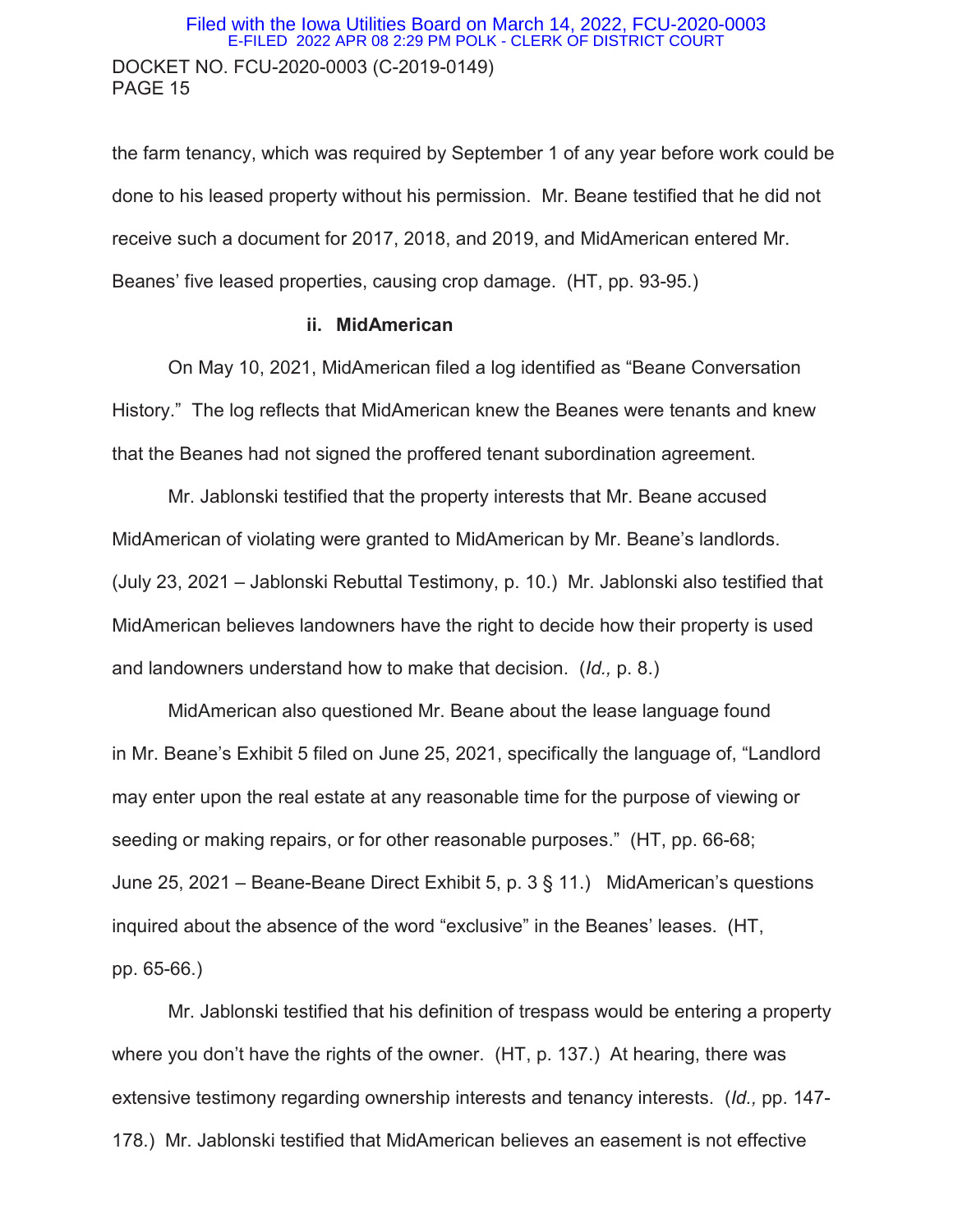# DOCKET NO. FCU-2020-0003 (C-2019-0149) PAGE 16 Filed with the Iowa Utilities Board on March 14, 2022, FCU-2020-0003 E-FILED 2022 APR 08 2:29 PM POLK - CLERK OF DISTRICT COURT

unless signed by those with ownership interests; however, he does not believe the

authorization is necessary from a tenant in order to convey real property possessory

interests. (*Id*., pp. 177-178.)

In its post-hearing brief, MidAmerican states that it is re-evaluating whether

turbines and associated facilities should be constructed on properties where the tenant

has not signed a tenant subordination agreement.

Although MidAmerican is confident that its easement agreements legally permit construction without the subordination agreements, which only happens in exceptionally rare circumstances, MidAmerican believes that taking additional steps to avoid the issue in the future will best protect MidAmerican's interest in ensuring the quiet use and enjoyment of the easement rights it obtains and foster stronger partnerships with landowners and tenants.

(September 28, 2021 – Post-Hearing Brief, pp. 12-13.) MidAmerican also stated it "will revisit its internal process of exercising easement options for physical equipment if tenant subordination agreements have not been obtained." (*Id*., p, 17.)

### **iii. OCA**

OCA identified the following language in MidAmerican's tenant subordination agreement: "[e]ffectiveness of the Easement Agreement is conditioned on receipt by Developer [(MidAmerican)] of all subordination and non-disturbance agreements from tenants, lenders and holder of other liens and encumbrances, necessary to assure Developer's undisturbed use and enjoyment of the Property according to the terms of the Easement Agreement." (August 6, 2021 – OCA Statement in Lieu of Testimony 1, (quoting June 25, 2021 – Beane-Beane Direct Exhibit 11, pg. 1.)

OCA testified that this language seems to imply that obtaining a signed tenant subordination agreement is a necessary prerequisite to MidAmerican beginning turbine construction. (*Id*., p. 2.) Despite this, OCA believes MidAmerican's acquisition of tenant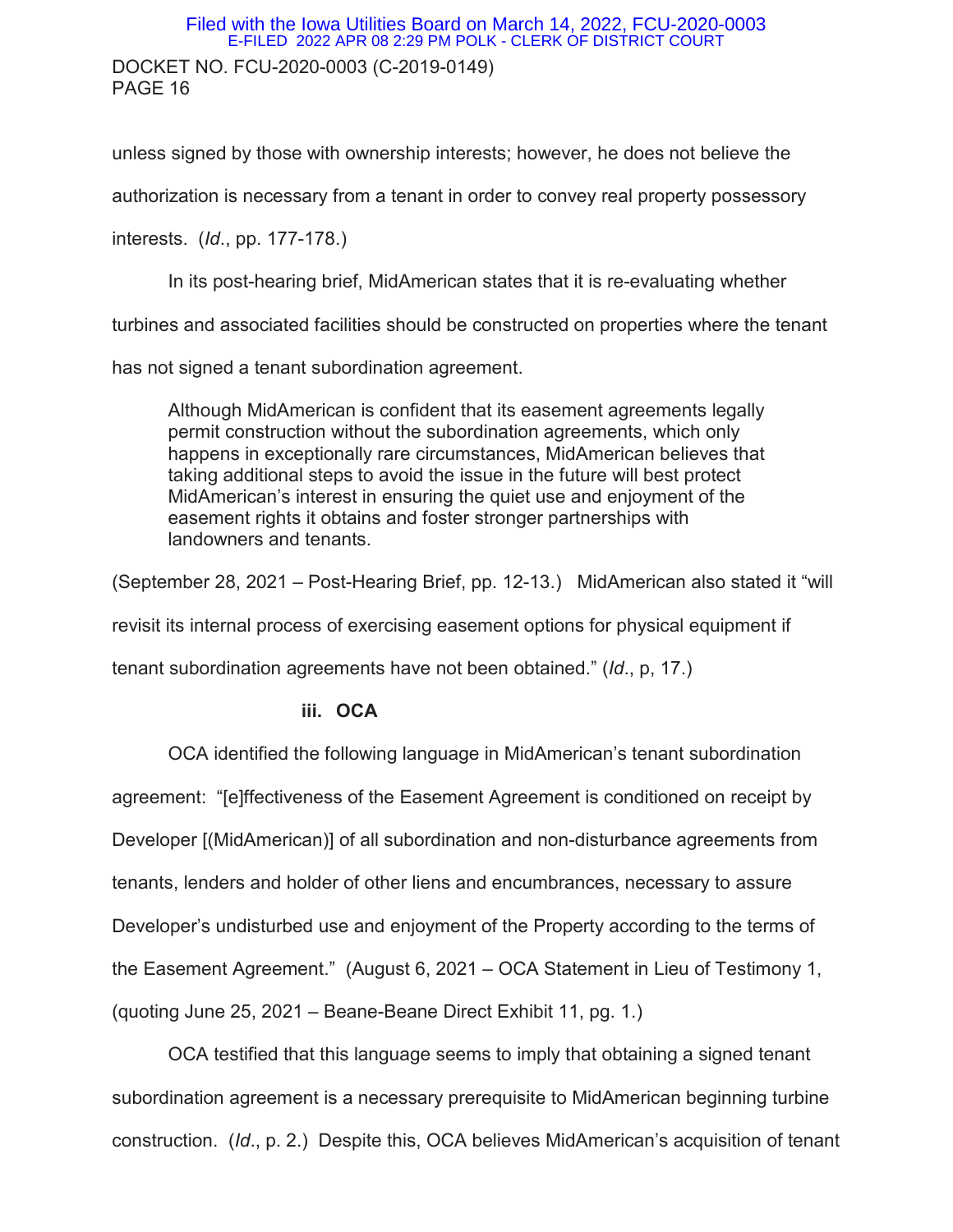### DOCKET NO. FCU-2020-0003 (C-2019-0149) PAGE 17 Filed with the Iowa Utilities Board on March 14, 2022, FCU-2020-0003 E-FILED 2022 APR 08 2:29 PM POLK - CLERK OF DISTRICT COURT

subordination agreements prior to construction is merely prudent business practice, and not something MidAmerican is required to do by law. (*Id*., p. 3.)

#### **iv. Discussion**

 Although the Board does not have jurisdiction to award any sort of damages regarding the alleged trespass, the Board does have the ability to evaluate if a trespass occurred and, if it did, whether such an act would constitute an inappropriate business practice.

Black's Law Dictionary, Fifth Edition, defines "trespass" as follows: "An unlawful interference with one's person, property, or rights." Additionally, Iowa law states that "a tenant has an interest in premises and has exclusive legal possession of it. This exclusive legal possession means tenant, not landlord, is in control of premises." *Bernet v. Rogers Eyeglasses,* 519 N.W.2d 808, 811 (Iowa 1994); *see also Slach v. Heick*, 864 N.W.2d 553 (2015) unpublished opinion (Table) (holding landlord acknowledged tenant had a right to possess the property under the lease); *Clark v. Strohbeen*, 190 Iowa 989, 181 N.W. 430, 433 (Iowa 1921) (holding landlord can become trespasser if he enters upon leased premises without the consent of the tenant and appropriates possession to himself before the expiration of the lease).

The Board has reviewed the Beanes' contracts and finds that the sections referred to by MidAmerican and the lack of the word "exclusive" do not negate the Beanes' right to possession of both the land and the crops being grown on the land that were secured by him as the tenant of the contract. MidAmerican admits that it knew the Beanes were tenants, knew that the Beanes had not signed the proffered tenant subordination agreement, and that MidAmerican had not received permission from the Beanes to enter their rental properties. Based upon the evidence in the record, the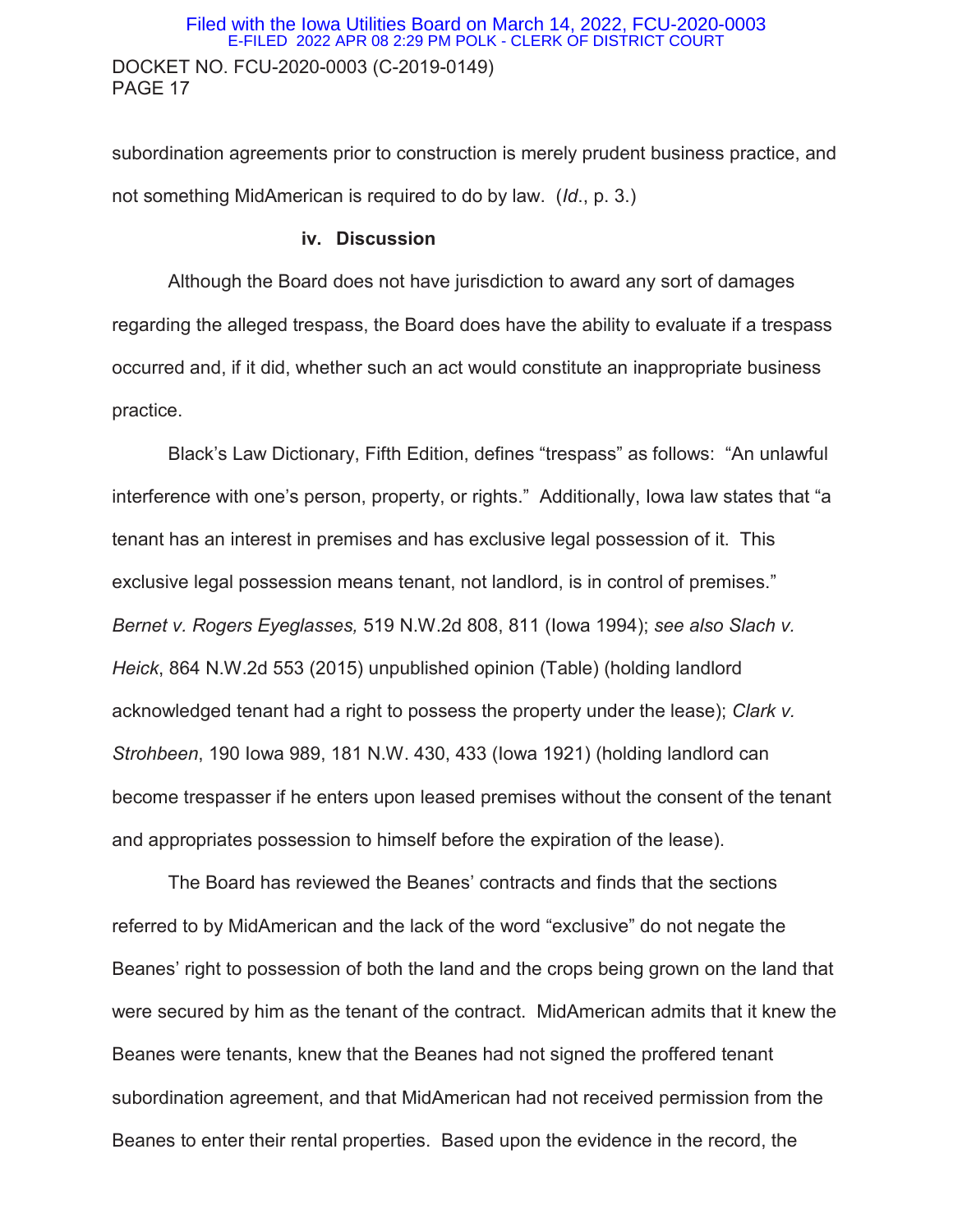### DOCKET NO. FCU-2020-0003 (C-2019-0149) PAGE 18 Filed with the Iowa Utilities Board on March 14, 2022, FCU-2020-0003 E-FILED 2022 APR 08 2:29 PM POLK - CLERK OF DISTRICT COURT

Board determines that MidAmerican trespassed on the Beanes' leased property when it began constructing wind turbines without obtaining the Beanes' permission to do so.

With its easement and subordination and non-disturbance agreement, MidAmerican has established proper documentation and procedures to obtain consent and permission of all parties with a valid interest in land on which MidAmerican seeks to construct a wind turbine and related facilities. Yet, in spite of the subordination agreement stating the easement is not effective unless the subordination agreement is signed, MidAmerican ignored and failed to follow its own procedures and constructed one or more turbines anyway. The Board finds that the failure of MidAmerican to obtain permission from the Beanes before construction of the wind turbines is an inappropriate business practice. MidAmerican has identified it is re-evaluating its business practices with regard to tenant subordination agreements as they relate to commencement of construction. The Board will require MidAmerican to file in this docket a document that explains the changes it is making to its business practices to address this issue.

### *b. Acquiring Easements and Confidentiality*

#### **i. Beanes**

Mr. Beane testified that his landlords did not understand the terms of the easements they signed and they did not understand how Mr. Beane's possessory interests would be affected. (June 25, 2021 – Beane-Beane Direct Testimony, p. 8.) Mr. Beane stated that the terms of MidAmerican's easements forced landlords to revoke a possessory interest from Mr. Beane. (*Id.,* p. 4.) Mr. Beane stated that he does not believe a contract that he's not a party to should be able to affect his rights. (*Id.,* p. 4.)

An email was entered into the record by the Beanes that included a statement made by a MidAmerican representative, a land agent, that Ms. Eidam needed to get a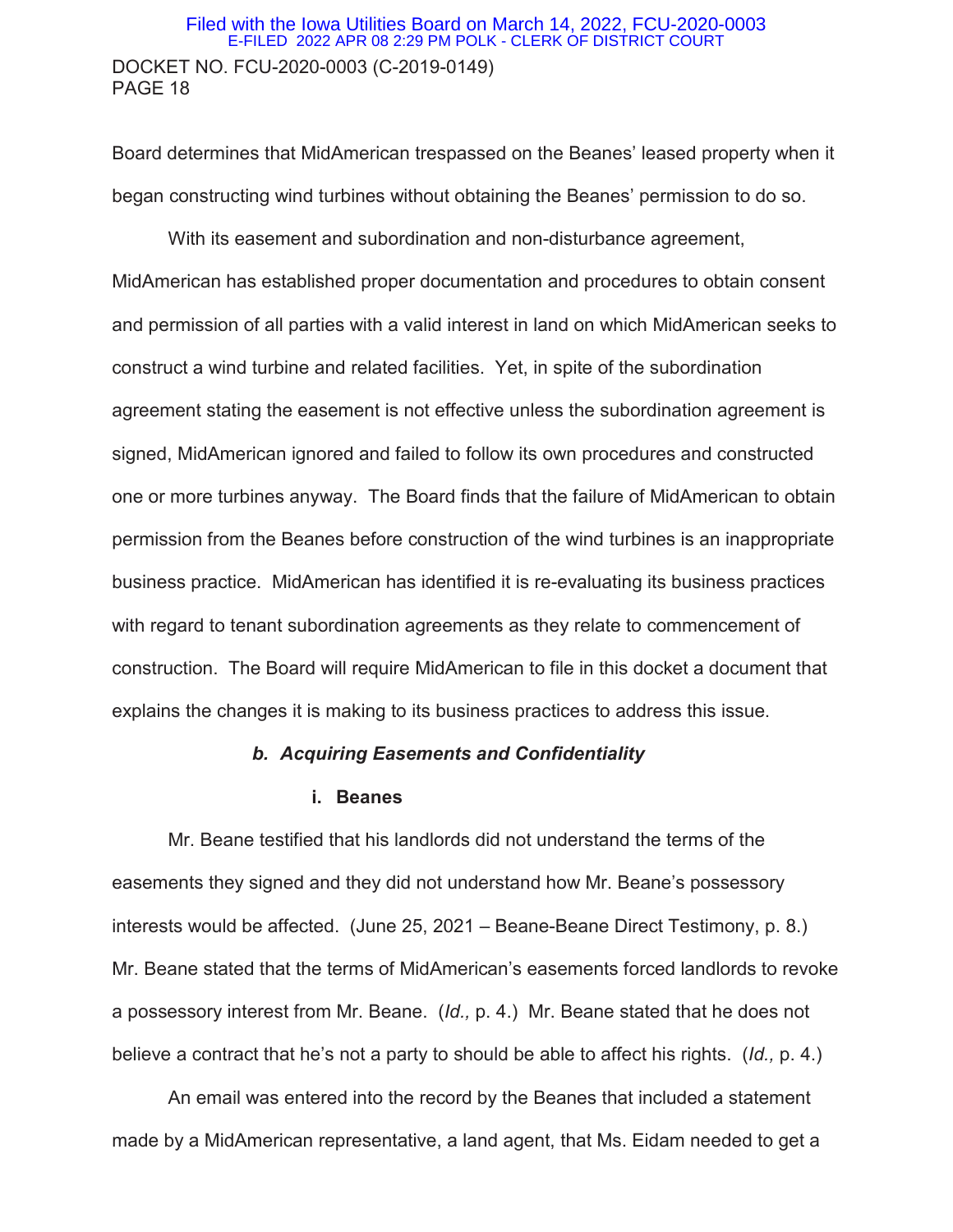### DOCKET NO. FCU-2020-0003 (C-2019-0149) PAGE 19 Filed with the Iowa Utilities Board on March 14, 2022, FCU-2020-0003 E-FILED 2022 APR 08 2:29 PM POLK - CLERK OF DISTRICT COURT

different tenant because Mr. Beane would not sign the tenant subordination agreement. (February 8, 2021 – Beane Exhibit 8, pp. 1-2.) Mr. Beane testified that MidAmerican informed Ms. Eidam she should be worried about Mr. Beane bringing litigation that would involve her. (June 25, 2021 – Beane-Beane Direct Testimony, p. 12.)

Mr. Beane's witness, Ms. Eidam, stated she did not review the easement terms with an attorney and did not understand the entirety of what she was signing. (June 25, 2021 – Beane-Eidam Direct Testimony, p. 3.) Ms. Eidam verified that a MidAmerican representative advised her to find a new tenant. (*Id*.)

Ms. Eidam testified that she was not instructed to obtain her own legal counsel to review the easement and the MidAmerican representative did not walk through the content of the easement agreement with her. (HT, p. 27.) Ms. Eidam testified that the email stating that she needed to get a different tenant than Mr. Beane was upsetting because he is such a good tenant. (*Id.,* pp. 28-29.) Ms. Eidam testified that the agent did not clarify that the confidentiality clause restricts the owner from sharing details of the agreement. (*Id.,* p. 35.) Additionally, Ms. Eidam testified several times that there were many different people from MidAmerican calling at different times and she received many different items in the mail. (*Id.* pp. 25, 28, 40.)

Mr. Beane's reply testimony stated that MidAmerican's method of obtaining easement rights pits tenants against landlords. (August 26, 2021 – Beane-Beane Reply Testimony, p. 6.)

Mr. Beane requested the Board require MidAmerican to provide full disclosure of all documents to both landlords and tenants, giving them full opportunity to discuss them before MidAmerican obtains any signatures and make all efforts and attempts to negotiate with farm tenants. Additionally, Mr. Beane requested that contemporaneous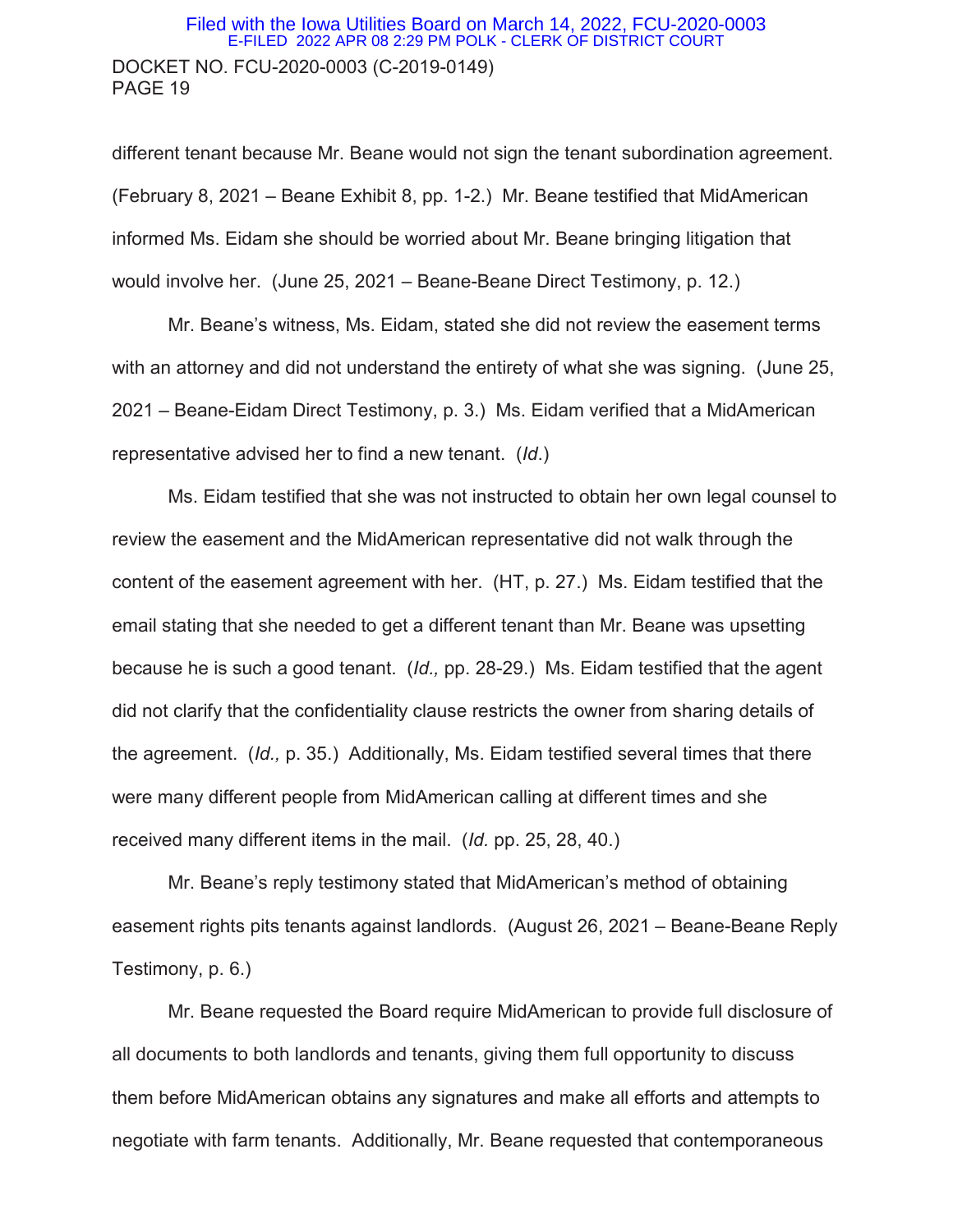### DOCKET NO. FCU-2020-0003 (C-2019-0149) PAGE 20 Filed with the Iowa Utilities Board on March 14, 2022, FCU-2020-0003 E-FILED 2022 APR 08 2:29 PM POLK - CLERK OF DISTRICT COURT

negotiations take place with both tenants and landlords (a three-way negotiation, rather than a two-way negotiation) so MidAmerican does not disregard the interests of tenants when procuring easement rights. (June 25, 2021 – Beane-Beane Direct Testimony, p. 19.) Mr. Beane also requested the Board penalize MidAmerican in regard to MidAmerican encouraging Ms. Eidam to terminate the Beane farm lease and when it communicated to Ms. Eidam that she should expect litigation from Mr. Beane. (*Id.,* p. 19.)

### **ii. MidAmerican**

Mr. Jablonski testified that when MidAmerican provides easement documents to landowners, the landowners are given time to consult with an attorney or another trusted person and to ask questions before signing. (July 23, 2021 – Jablonski Rebuttal Testimony, p. 5.) Mr. Jablonski testified that Ms. Eidam was given the agreement with time allocated to review the easement and to take it to an attorney; Ms. Eidam's decision not to consult with an attorney or other trusted person was entirely her own decision. (*Id.,* p. 17.)

Mr. Jablonski stated that MidAmerican obtains voluntary easements from interested landowners and pays those landowners a reasonable amount for those rights. (*Id.*, p. 5.) In regard to the Beanes' allegations that MidAmerican's strategy is to put landowners and tenants at odds, Mr. Jablonski stated that the landowner has final say as to whether to permit MidAmerican on their property and any disagreement between a landlord and tenant about MidAmerican's presence on a property is between the landlord and tenant. (*Id.,* pp. 5-6.)

Mr. Jablonski testified that it is not MidAmerican's practice to encourage a landowner to terminate any tenant lease on a property, noting that after a MidAmerican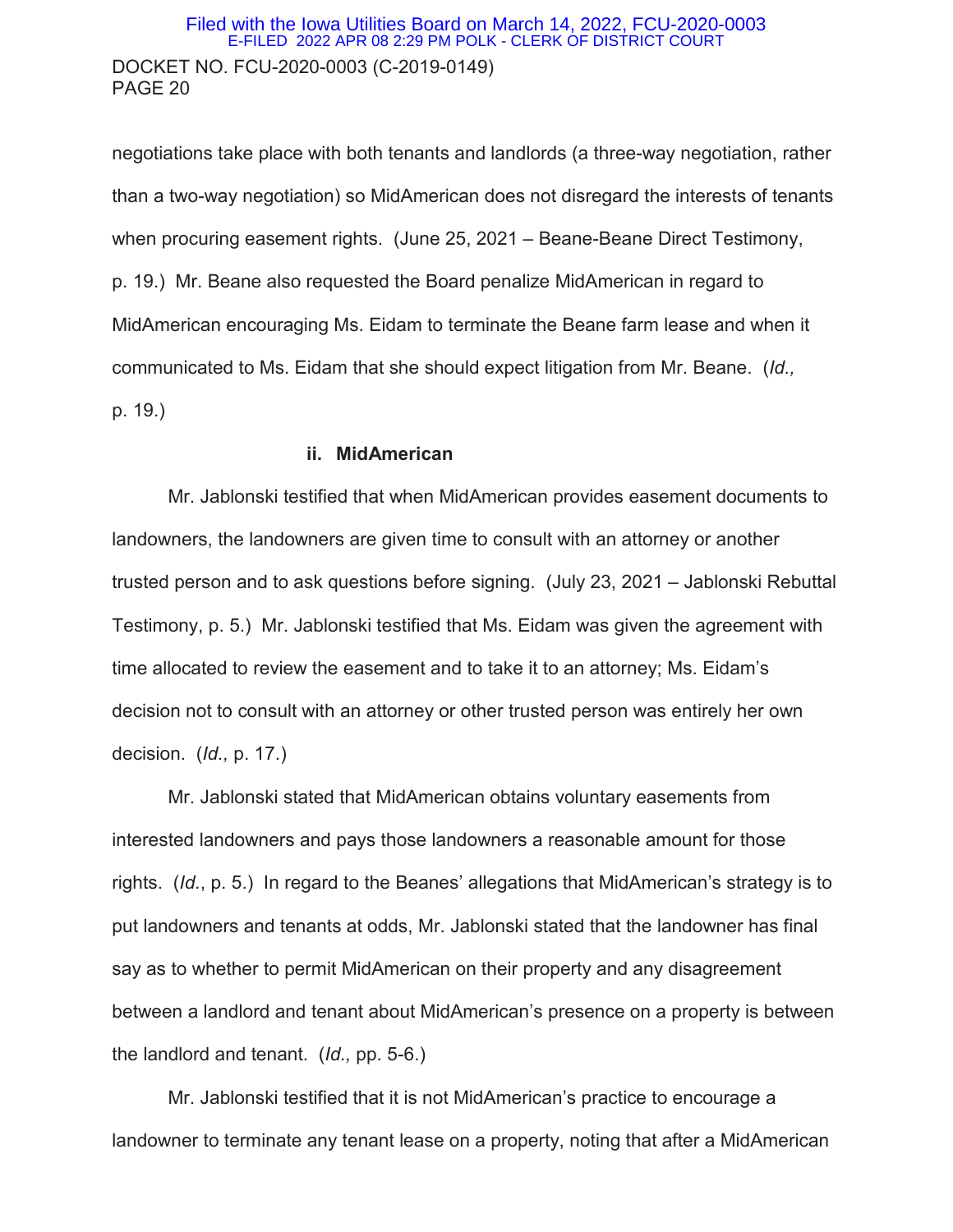# DOCKET NO. FCU-2020-0003 (C-2019-0149) PAGE 21 Filed with the Iowa Utilities Board on March 14, 2022, FCU-2020-0003 E-FILED 2022 APR 08 2:29 PM POLK - CLERK OF DISTRICT COURT

representative suggested Ms. Eidam terminate her lease with Mr. Beane, MidAmerican reached out to both parties to correct the miscommunication. (*Id.,* p. 17.) MidAmerican also presented an exhibit at hearing regarding MidAmerican's actions to address the issue. (September 3, 2021 – MEC Hearing Exhibit 1) MidAmerican filed several easement agreements in the docket. (May 10, 2021 – AH334 Sanborn Windpark Easement Agreement; AH361 Sanborn Windpark Easement Agreement; AH353 Lonsdale Windpark Easement Agreement; AH191 Bluestem Windpark Easement Agreement.)<sup>3</sup> All easement agreements contain a confidentiality section that states the owner shall maintain in the strictest confidence the terms of the agreement and shall not disclose the confidential information to others, except for the owner's personal advisors, prospective purchaser of property, or a court proceeding. (*Id.,* p. 14.)

MidAmerican wrote in its post-hearing brief,

 $\overline{a}$ 

…. Although the easement language does not state it could be shared with tenants, MidAmerican testified that it permits landowners to share the information when requested. Nevertheless, MidAmerican recognizes that some landowners may interpret the easement as prohibiting the landowner from sharing the terms with their tenants. MidAmerican will revise the terms of its confidentiality provision to make clear that the landowner may share with a tenant or other interest-holder those nonfinancial terms that the tenant is asked to subordinate. This modification will permit tenants a fuller understanding of the rights MidAmerican is seeking, while protecting the rights of MidAmerican and the landowner to confidentially negotiate the financial terms of an easement…. (I) t is clear that the Board believes additional materials should be available for tenants and landowners discussing their rights, including the right to consult with advisors, family members, business members or attorneys before signing any easement. MidAmerican's current process permits landowners to consult with these types of advisors, but only does so implicitly. MidAmerican believes additional resources that more clearly explain the process and each party's rights, along with the revised confidentiality provisions, would permit landowners and tenants to be more fairly and meaningly (sic) informed in their decision-making process.

 $3$  Mr. Beane also submitted these easement agreements on June 25, 2021, as Beane-Beane Direct Exhibits 6-10.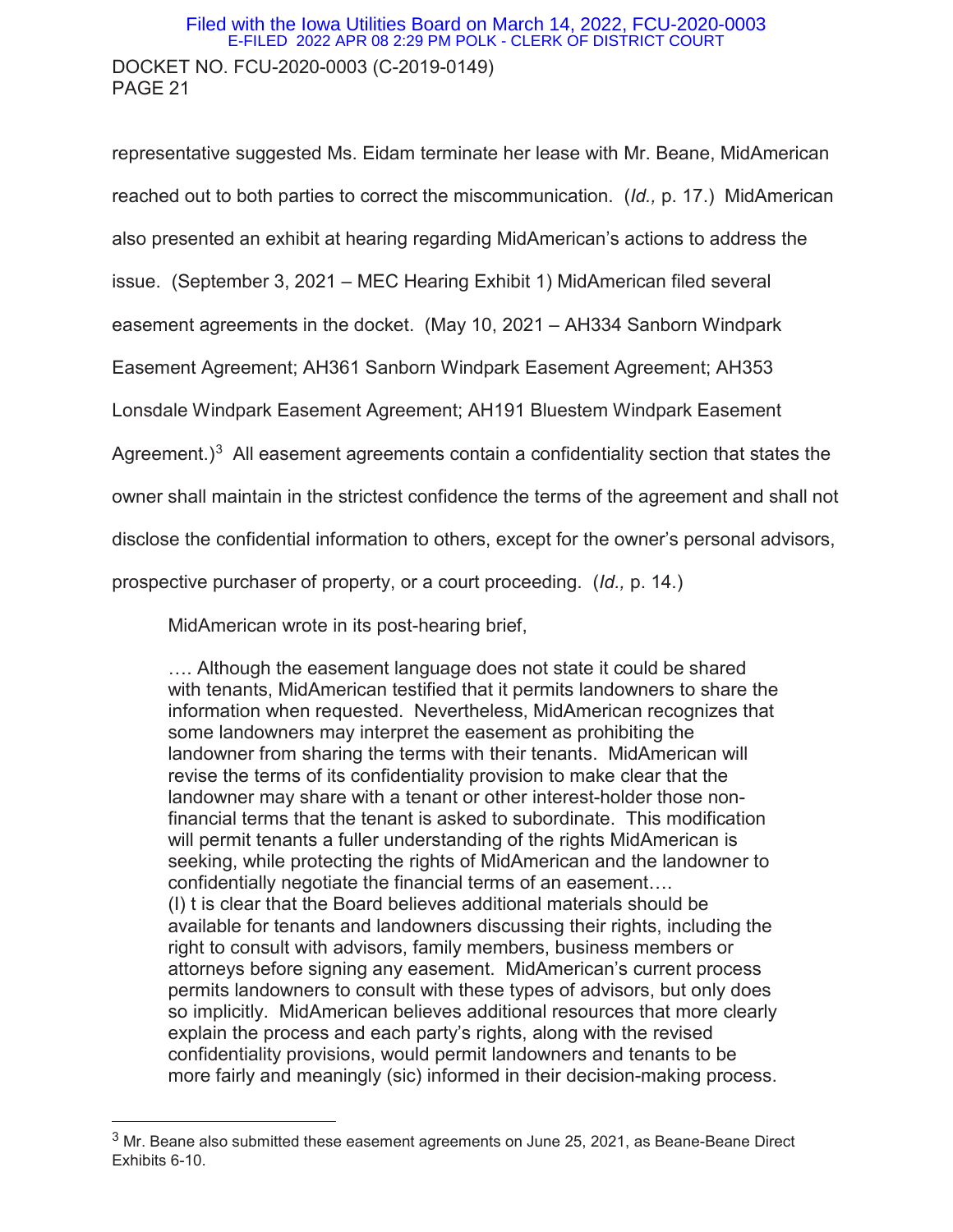DOCKET NO. FCU-2020-0003 (C-2019-0149) PAGE 22 Filed with the Iowa Utilities Board on March 14, 2022, FCU-2020-0003 E-FILED 2022 APR 08 2:29 PM POLK - CLERK OF DISTRICT COURT

(September 28, 2021 – Post-Hearing Brief, p. 11-12.)

MidAmerican also wrote:

The Board should also refrain from accepting Mr. Beane's invitation to question the competency or capacity for landowners to grant easement rights to MidAmerican. Mr. Beane argues that landowners are not capable of understanding what it means to convey interests in property to MidAmerican and that the Board should create a process by which MidAmerican must assume landowners are not capable of contracting. MidAmerican strongly disagrees with this conclusory premise. The argument is contrary to the basic principles of contract law implicit in armslength transactions; if accepted, it would draw into question landowner's competency to convey the very tenancies Mr. Beane maintains. It would be untenable for landowners to be considered competent stewards of their property in some situations, but not others, based on the status of the acquirer or the use of the rights sought.

(*Id.,* p. 14.)

### **iii. Discussion**

 The Board finds Mr. Beane's and Ms. Eidam's testimony troubling. Landowners must be able to discuss easement agreement terms with trusted persons to make an informed decision. By its terms, the easement prohibits a landowner from disclosing the terms of the easement to anyone, including the tenant. Yet, the tenant is requested to subordinate his or her interest in the property to the terms of the easement that the tenant is not permitted to see. Landlords must be able to discuss easement details with their tenants. Tenants must be informed of easement details in order to make an informed decision on whether to sign a tenant subordination agreement.

MidAmerican, in its post-hearing brief, acknowledged that its confidentiality clause needs to be revised to give landowners a greater understanding of who and what information they can discuss with others. MidAmerican states that it will revise its confidentiality clause.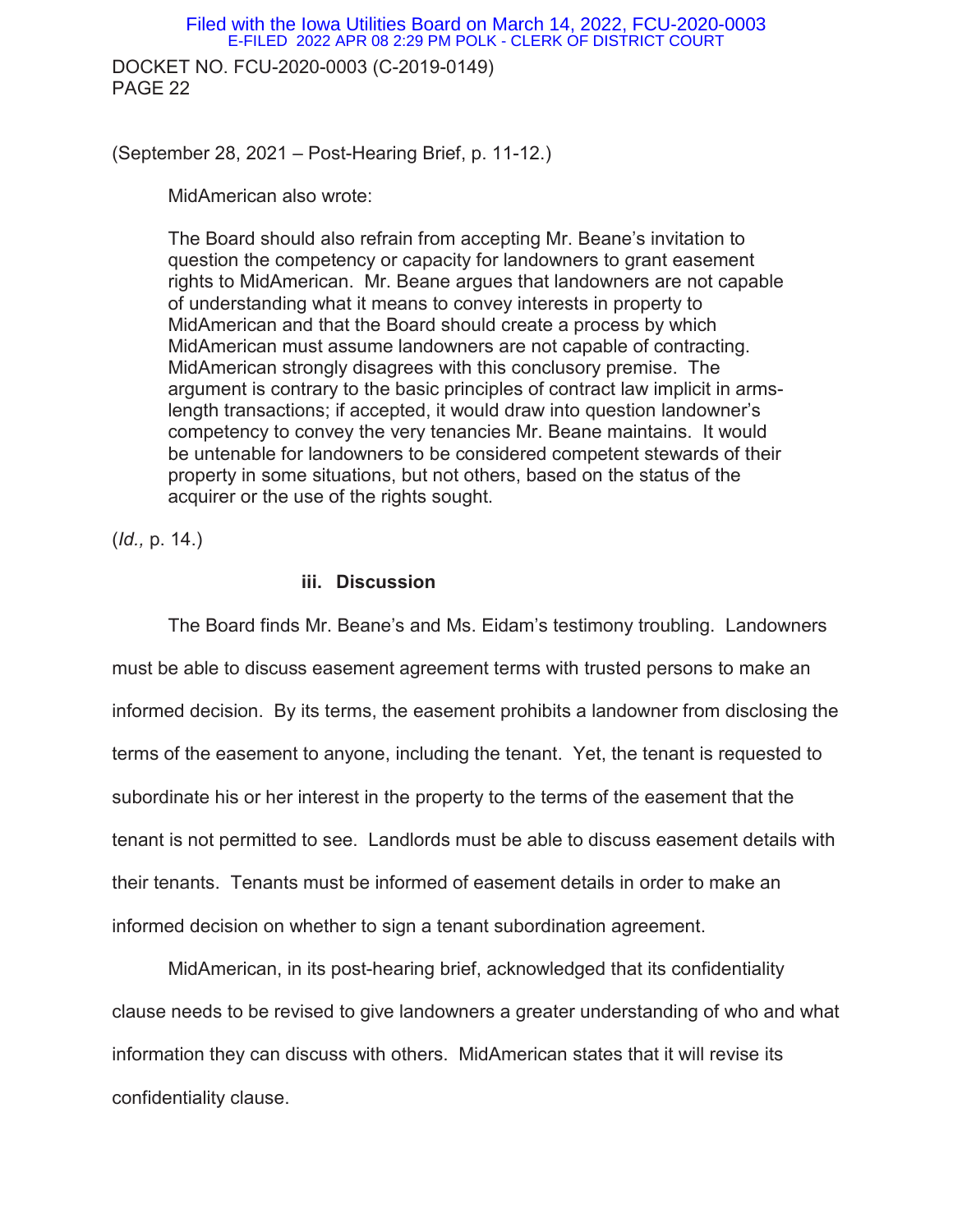### DOCKET NO. FCU-2020-0003 (C-2019-0149) PAGE 23 Filed with the Iowa Utilities Board on March 14, 2022, FCU-2020-0003 E-FILED 2022 APR 08 2:29 PM POLK - CLERK OF DISTRICT COURT

The Board finds that revising MidAmerican's easement agreement, specifically the confidentiality section, is a reasonable step toward addressing the issues raised by the Beanes. The Board will require MidAmerican to file the updated confidentiality language in the docket.

Additionally, MidAmerican acknowledges that additional resources would more clearly explain the process and each party's rights and would permit landowners and tenants to be more informed in their decision-making process. As such, the Board will require MidAmerican to produce and file in this docket additional resource documentation. This additional resource documentation is to be provided to a landowner at the time the landowner is presented with the proposed easement agreement. If MidAmerican requires a tenant subordination agreement, MidAmerican is to provide the tenant with its additional resource documentation when it proposes the subordination agreement. The additional resource documentation will contain an overview of the landowner's rights, including the landowners' authority to discuss confidential information and non-confidential information, the landowners' obligations with regard to existing property interests, and an explanation of the easement MidAmerican is requesting.

Mr. Beane requests that the Board require MidAmerican to include the tenant in the initial negotiations so MidAmerican does not disregard the interests of tenants when procuring easement rights. The Board will not adopt this requirement. The Board has outlined items above that MidAmerican will need to create and provide in the docket for review. When MidAmerican addresses these issues, landowners will be more informed, which should lead to tenant rights being adequately protected. The Board does not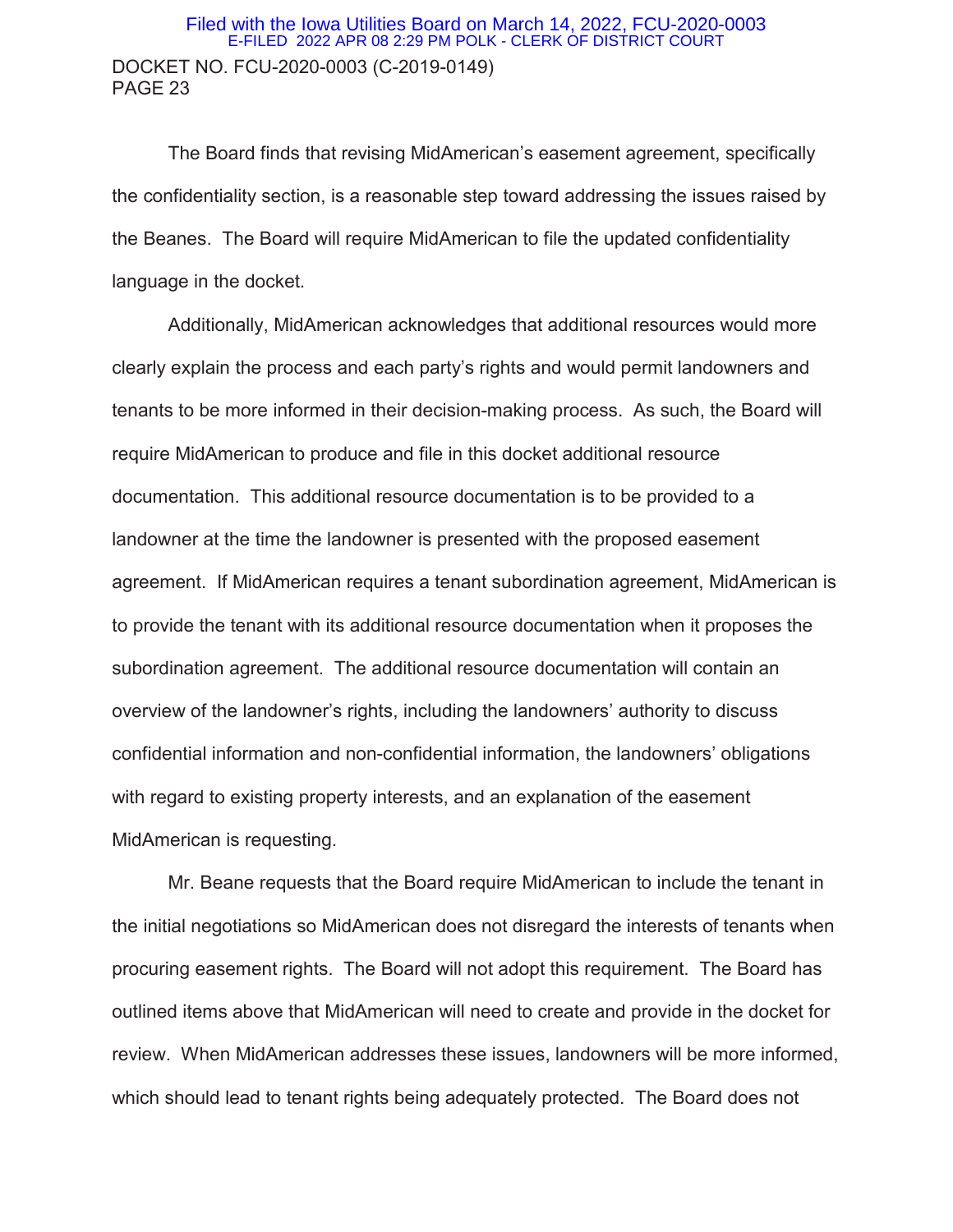### DOCKET NO. FCU-2020-0003 (C-2019-0149) PAGE 24 Filed with the Iowa Utilities Board on March 14, 2022, FCU-2020-0003 E-FILED 2022 APR 08 2:29 PM POLK - CLERK OF DISTRICT COURT

consider it necessary or reasonable to require that MidAmerican negotiate with both the landowner and tenant together.

With regard to MidAmerican's land agent advising Ms. Eidam to terminate Mr. Beane's lease, such conduct could be construed by a District Court to be tortious interference with contractual rights. Nevertheless, the Board finds that MidAmerican took appropriate steps to address the communication.

It is apparent from the record of this case and confirmed by statements made in MidAmerican's brief that changes to its business practices are needed to address the issues raised by the Beanes in this complaint. Based upon the corrective action MidAmerican indicates it will undertake and the requirement that the additional resource documentation be filed in this docket, the Board finds this issue has been addressed.

#### *c. Tenant Subordination Agreement*

### **i. Beanes**

Mr. Beane provided the proffered tenant subordination agreement and testified that MidAmerican did not provide or allow Mr. Beane to read the referenced landowner's easement agreement despite Mr. Beane requesting it multiple times. (June 25, 2021 – Beane-Beane Direct Exhibit 11; June 25, 2021 – Beane-Beane Direct Testimony, p. 14.) Mr. Beane testified that despite his not signing the tenant subordination agreement, MidAmerican constructed its wind turbines on his leased farmland anyway. (June 25, 2021 – Beane-Beane Direct Testimony, p. 9.) The tenant subordination agreement states that the effectiveness of the easement agreement is conditioned on MidAmerican's receipt of all subordination and non-disturbance agreements from tenants, lenders, lienholders, and encumbrances. (June 25, 2021 – Beane-Beane Direct Exhibit 11, pg. 1.)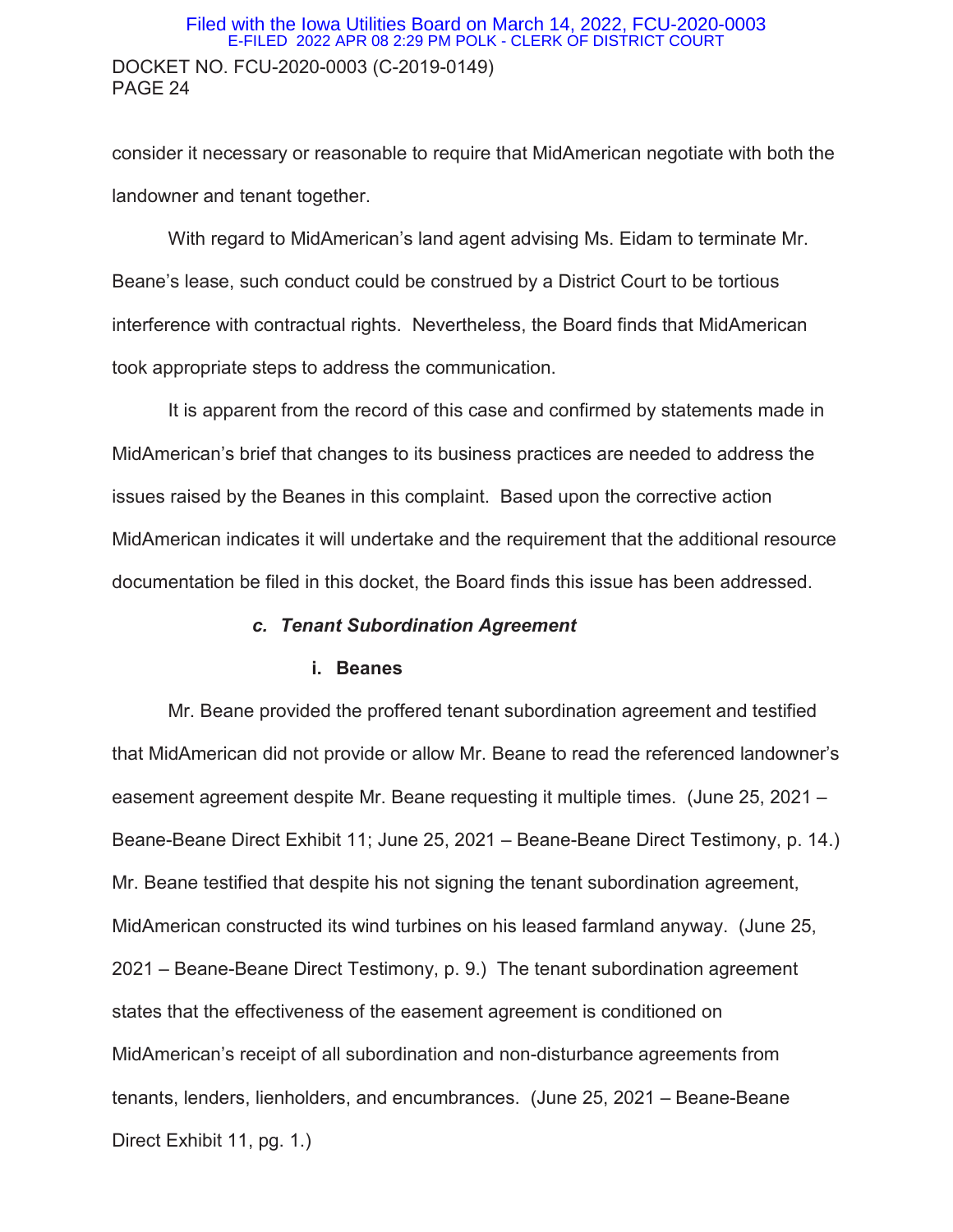### DOCKET NO. FCU-2020-0003 (C-2019-0149) PAGE 25 Filed with the Iowa Utilities Board on March 14, 2022, FCU-2020-0003 E-FILED 2022 APR 08 2:29 PM POLK - CLERK OF DISTRICT COURT

Mr. Beane requested that the Board require MidAmerican's form be revised to prevent MidAmerican from compelling landlords to force tenants into signing a tenant subordination agreement and require MidAmerican to provide full disclosure of all documents to both landlords and tenants in order to allow informative discussions. (*Id.,* p. 19).

### **ii. MidAmerican**

 Mr. Jablonski testified that the purpose of this language is to avoid legal proceedings and other formal complaints as MidAmerican pays landowners for its easement rights. By requiring a landowner to assist MidAmerican in obtaining tenant subordination or cooperation agreements, Mr. Jablonski stated that it ensures that the landowner has taken proper steps with any tenants so their rights and the rights MidAmerican is seeking do not conflict. Additionally, Mr. Jablonski stated that any landowner who wishes to have a tenant and to allow the placement of a wind turbine should bear some responsibility for ensuring all users of the property can do so without conflict. (July 23, 2021 – Jablonski Rebuttal Testimony, p. 6.)

 At hearing, Mr. Jablonski acknowledged that the language utilized in MidAmerican's tenant subordination agreements, namely that the easement would become effective when all subordination agreements were received, indicates that a tenant's signature was required prior to an easement becoming effective. (HT, p. 144). Mr. Jablonski testified that he believed that when tenants requested to see the easement agreements previously, MidAmerican would ask for the landowner's consent to provide the document and MidAmerican would not just give the tenant a copy of the easement agreement without the tenant asking for it. (*Id*., pp. 146-147.)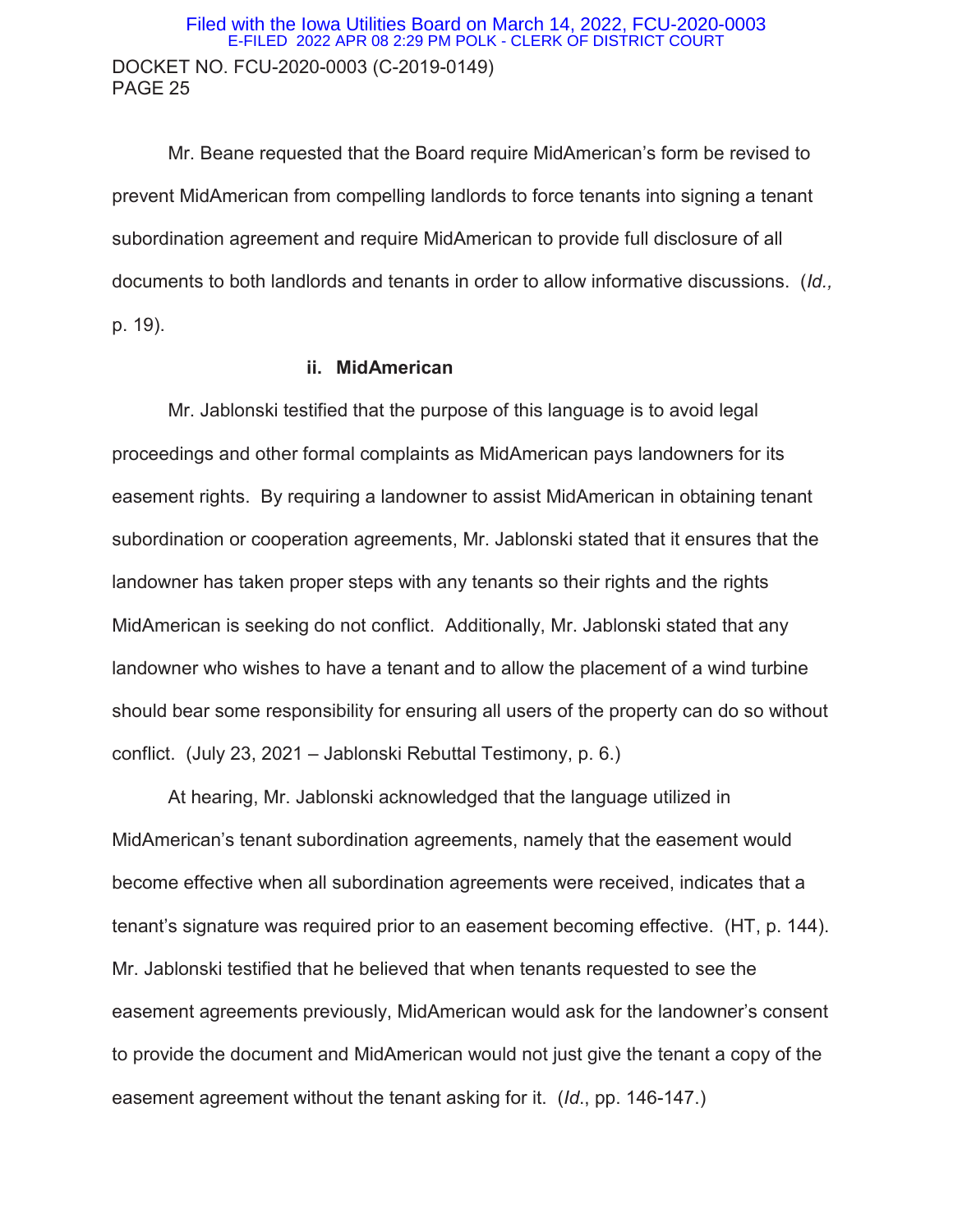### DOCKET NO. FCU-2020-0003 (C-2019-0149) PAGE 26 Filed with the Iowa Utilities Board on March 14, 2022, FCU-2020-0003 E-FILED 2022 APR 08 2:29 PM POLK - CLERK OF DISTRICT COURT

In its post-hearing brief, MidAmerican wrote that the easement agreement is effective on its own terms at the time of signature and MidAmerican will revise the tenant subordination agreement to further clarify that the tenant subordination agreement is not necessary to make the easement effective. MidAmerican identified that it will also revise the tenant subordination agreement to clarify which rights MidAmerican would be asking the tenant subordinate to MidAmerican's easement. (September 28, 2021 – Post-Hearing Brief, pp. 11, 16-17.)

#### **iii. OCA**

In both its statement in lieu of testimony and its post-hearing brief, OCA suggests that the language in MidAmerican's tenant subordination agreement causes unneeded confusion regarding whether a signed tenant subordination agreement is required for the easement to become effective. OCA recommends MidAmerican change the language in the tenant subordination agreement to reflect MidAmerican's belief that the tenant subordination agreement is not necessary to make the easement agreement effective between MidAmerican and a landowner. (August 6, 2021 – OCA Statement in Lieu of Testimony, pp. 1-3; September 28, 2021 – Post-Hearing Brief, pp. 1-2.) OCA also recommends in its post-hearing brief that MidAmerican make it a business practice to provide a redacted copy of the easement agreement to the tenant at the time the tenant subordination agreement is presented to the tenant. (September 28, 2021 – Post-Hearing Brief, pp. 2-3.)

OCA questioned Mr. Beane at hearing on what his understanding was of this language. Mr. Beane responded that he believed the developer was required to obtain his signature on the tenant subordination agreement in order to make the landowner's easement agreement effective. (HT, p. 91.)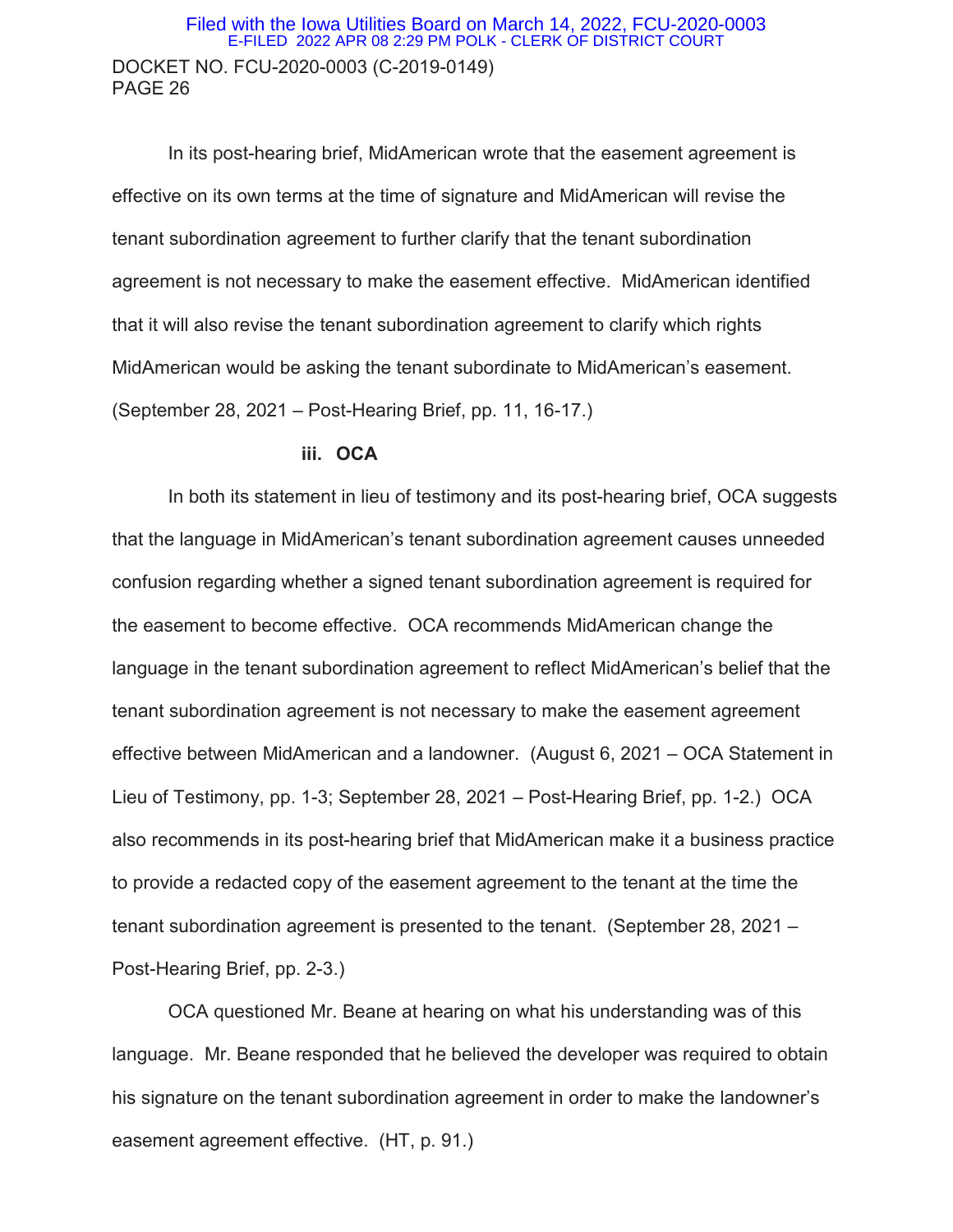#### **iv. Discussion**

In its post-hearing brief, MidAmerican stated that it has not traditionally offered tenants the opportunity to review the terms of the easement agreement before requesting the tenant sign a tenant subordination agreement. Mr. Beane and OCA both expressed concerns about the language used in the tenant subordination agreement and the tenant not being able to review the easement prior to or at the time the subordination agreement is presented to the tenant.

MidAmerican stated that it would clarify that a signed tenant subordination agreement is not required for the easement to become effective and would clarify which rights MidAmerican is asking the tenant to subordinate to MidAmerican's easement.

The Board will require these modifications; however, MidAmerican's remedy does not address the main problem, that being that tenants are not provided any information on the easement for which MidAmerican is asking them to subordinate their rights.

 MidAmerican will be required to include in its additional resource documentation an explanation of MidAmerican's consent procedures to allow tenants to receive a redacted copy of the easement agreement if a tenant subordination agreement is required.

The Board finds that the business of not providing the tenant a copy or information about the landlord's easement is not a good business practice. The Board finds that MidAmerican's changes to its practices and the Board's requirement to add consent procedures into its additional resource documentation should address this problem.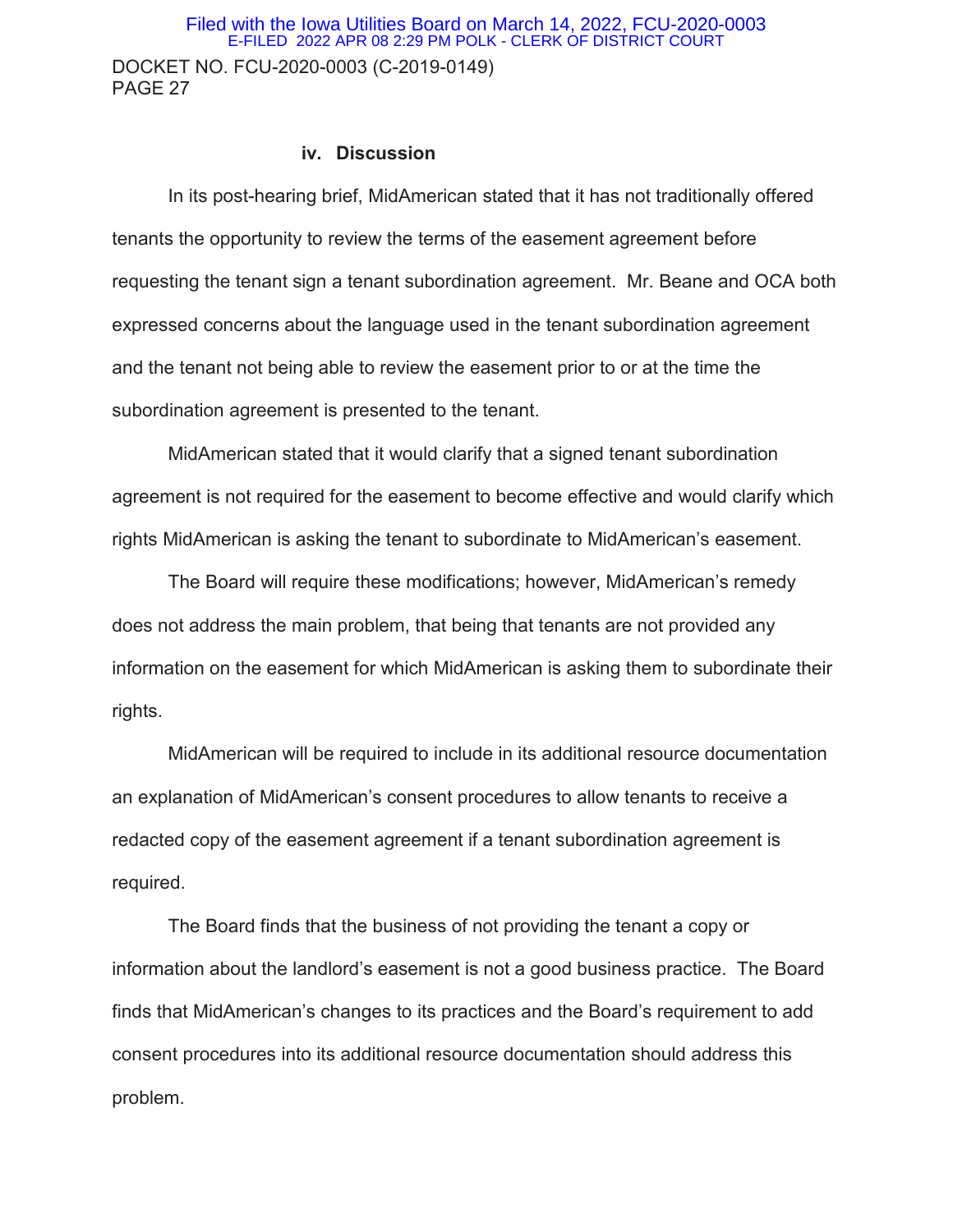#### *d. Enforcement and Utilization of Easements*

#### **i. Beanes**

 Mr. Beane testified to several concerns with the terms of MidAmerican's easement agreements that require: (1) modification of long-time farm leases; (2) relinquishment of tenant possession rights to MidAmerican; and (3) inclusion of the entire farm in the easement rather than just the land where the turbines will be constructed. (June 25, 2021 – Beane-Beane Direct Testimony, p. 10-11.)

Mr. Beane requested that the Board require MidAmerican to limit the legal description of its properties to only the areas affected, rather than the entire farm. (*Id.,* pp. 19-20.)

 Mr. Beane provided information about an additional property where the owner, his landlord, signed an easement with MidAmerican in which the property was not used but MidAmerican "made the property operational." (August 6, 2021 – Beane Reply, p. 7; Beane Reply Exhibits 14 and 15.)

 At hearing, Mr. Beane testified that he has not been asked to modify any leases by the landowners with regard to MidAmerican's wind turbine construction. (HT, p. 93.) Ms. Eidam testified that she did not require any changes to Mr. Beane's rental agreement as she did not believe that MidAmerican's easement affected the rental agreement. (HT, p. 26.)

### **ii. MidAmerican**

MidAmerican filed several leases on May 10, 2021. (*See also* June 25, 2021 – Beane-Beane Direct Exhibits 6-10.) Within the leases, paragraph 6.1.2 entitled "Liens and Easements" states that the owner agrees to cooperate with MidAmerican to obtain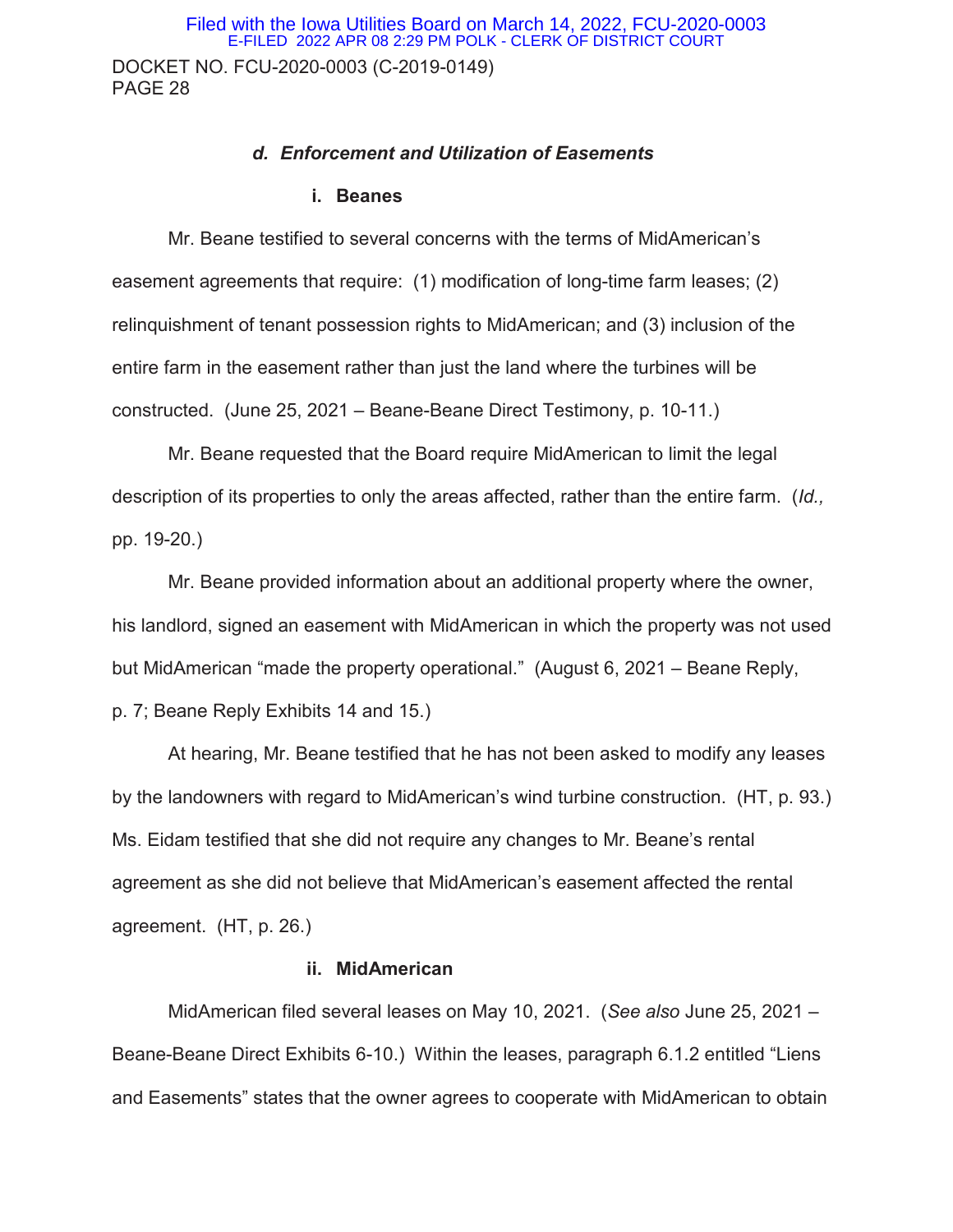### DOCKET NO. FCU-2020-0003 (C-2019-0149) PAGE 29 Filed with the Iowa Utilities Board on March 14, 2022, FCU-2020-0003 E-FILED 2022 APR 08 2:29 PM POLK - CLERK OF DISTRICT COURT

non-disturbance, subordination, and other title curative agreements from identified tenants. (May 10, 2021 – AH334 Sanborn Windpark Easement Agreement, p. 7.)

Mr. Jablonski testified that MidAmerican's easements generally include a description of the entire property instead of the specific locations of future wind turbines because it often does not know precisely where facilities will be located until several easements are obtained from other landowners in the area. (July 23, 2021 – Jablonski Rebuttal Testimony, p. 6.) Mr. Jablonski testified that although the easement MidAmerican negotiates covers the entire property, MidAmerican would have a survey of what easement rights it has and what facilities are placed on the property. (HT, pp. 158-159.)

Regarding the Beanes' reply testimony about making the "property operational," Mr. Jablonski testified that MidAmerican makes assessments as to whether it should reconfirm its easement rights for a property that may impact the existing wind turbines not on that parcel (for instance, to make sure there is unobstructed wind flow) or release an easement if the property's proximity does not impact the wind turbines, and thus MidAmerican's rights are no longer necessary. (HT, pp. 108-109.)

 MidAmerican detailed in its post-hearing brief several reasons that the Board should not require MidAmerican to modify its process of acquiring easement rights applicable to the landowner's entire property. To be effective, a wind easement must secure more than just the right to construct and maintain the access road, turbines, and collector lines. It must secure the right to obtain and maintain the benefit of an operating wind turbine, which requires the easement to apply across the parcel and beyond the footprint of the physical facilities to assure a continued right to wind and the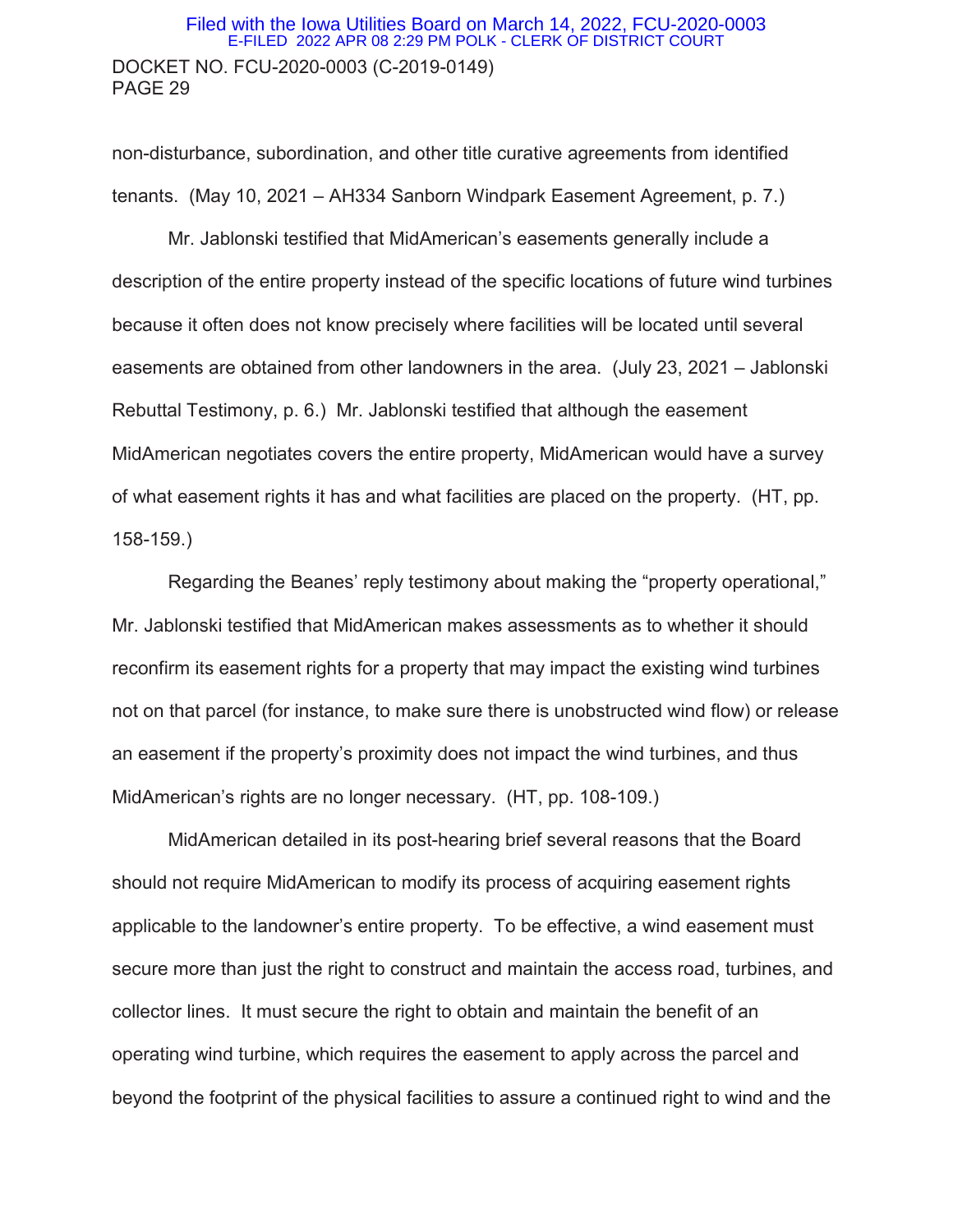absence of interfering structures or activities. (September 28, 2021 – Post-Hearing Brief, pp. 4, 14.)

# **iii. Discussion**

MidAmerican stated that its easement agreements generally cover the entire property, due to the unknown location of the turbine placement, until other easements are obtained. Ultimately, the final easement terms are determined by MidAmerican and the landowner. The Board's requirement that MidAmerican include an explanation of the easement and an explanation of the landowner's obligations in its additional resource documentation should adequately address this issue.

# *e. Payments, Communication, Issuance of Form 1099, Interest, and Releases*

## **i. Beanes**

# **1. Payments**

Mr. Beane provided testimony that on the lease with Ms. Eidam, there is a 50/50 crop share, and despite having knowledge of the arrangement as well as signed documentation from Ms. Eidam (contained in an email) as to the crop share, MidAmerican paid the entire amount of crop damages to Ms. Eidam. (June 25, 2021 – Beane-Beane Direct Testimony, pp. 16-17; June 25, 2021 – Beane-Beane Direct Exhibit 13, pp.1-7.)

Mr. Beane provided documentation that shows MidAmerican issuing some checks directly to Mr. Beane and Lyle Beane, due to an assignment. (February 8, 2021 – Beane Exhibit 7; Beane Exhibit 14, p. 7.)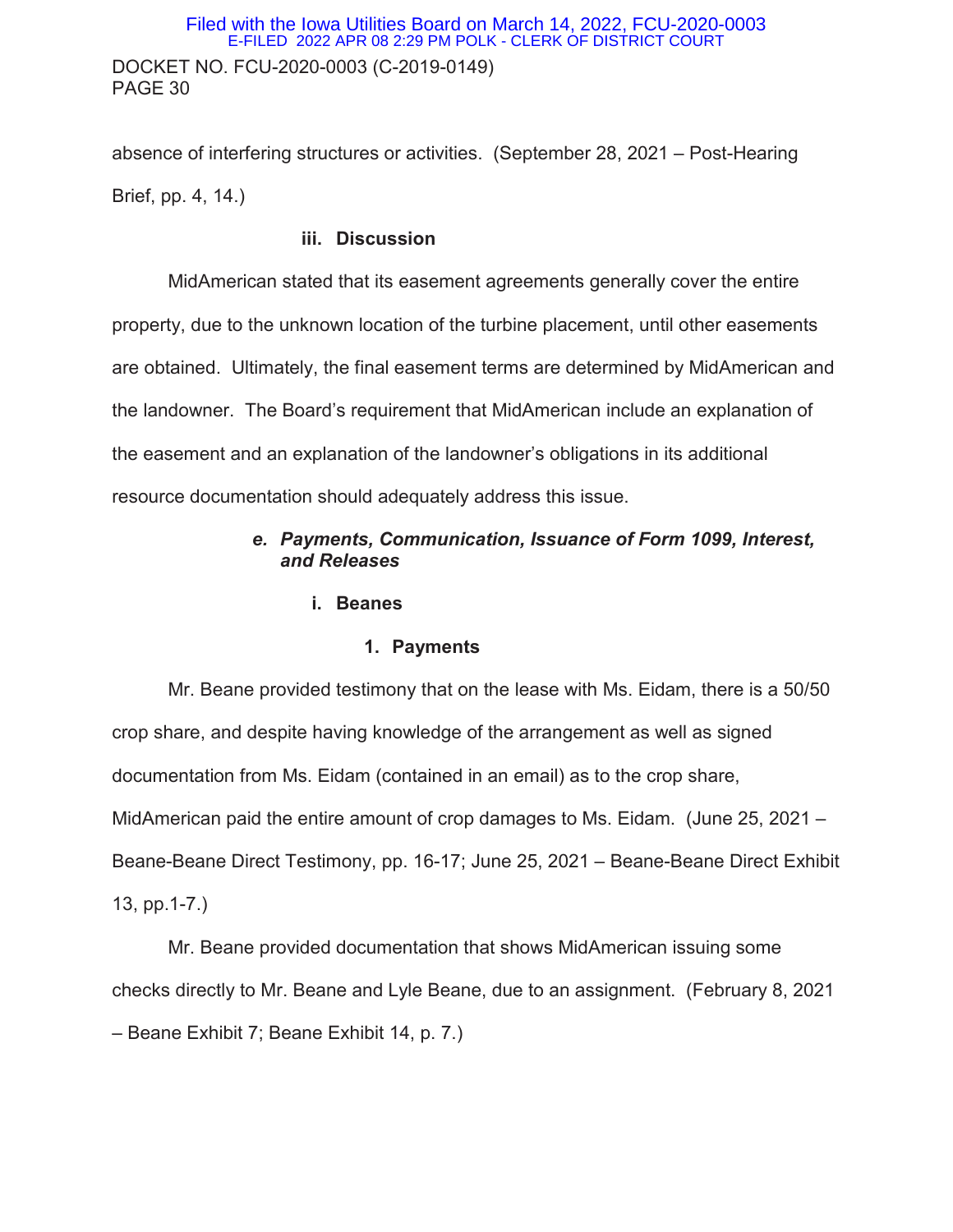DOCKET NO. FCU-2020-0003 (C-2019-0149) PAGE 31 Filed with the Iowa Utilities Board on March 14, 2022, FCU-2020-0003 E-FILED 2022 APR 08 2:29 PM POLK - CLERK OF DISTRICT COURT

### **2. Communication**

Mr. Beane stated that MidAmerican inaccurately communicated its attempts to resolve 2020 crop damages in correspondence MidAmerican sent to Ms. Eidam dated November 6, 2020. (February 8, 2021 – Beane Exhibit 19.) Mr. Beane testified as to his frustration regarding MidAmerican's approach to damage claims, which he asserted is a practice of no communication, just silence. (June 25, 2021 – Beane-Beane Direct Testimony, pp. 16-17; HT, p. 193.)

#### **3. Form 1099, Interest, and Releases**

 Mr. Beane testified regarding the specifics of the releases and 1099s. (June 25, 2021 – Beane-Beane Direct Testimony, pp. 15-17; HT, pp. 68-89.) Mr. Beane testified he did not sign a release from MidAmerican because MidAmerican modified the terms of the releases he drafted in 2019. Mr. Beane also provided the modified releases. (HT, p. 74-76; February 8, 2021 – Beane Exhibit 17.)

Mr. Beane provided Exhibits 9, 10, 13, and 14 on February 8, 2021, containing the information that he planned to charge MidAmerican interest on unpaid damages beyond a date of October 31, 2019. Exhibit 14 includes correspondence spanning from December 4, 2019, to February 10, 2020, that references scanned copies of damage checks, 1099 information, interest, and a proposed release. (February 8, 2021 – Beane Exhibit 14, p. 1-15.) The correspondence reflects that MidAmerican offered Mr. Beane the opportunity to sign the same release that he drafted in 2019. (*Id.,* pp. 6, 8-9, 11.) Mr. Beane responded on January 31, 2021, stating that he refused to sign any release because he wasn't legally obligated to sign a release. (*Id.,* p. 10.)

Mr. Beane testified at hearing that: (1) MidAmerican retained his 2019 crop damage checks until January 2020, when Mr. Beane contacted them upon receiving a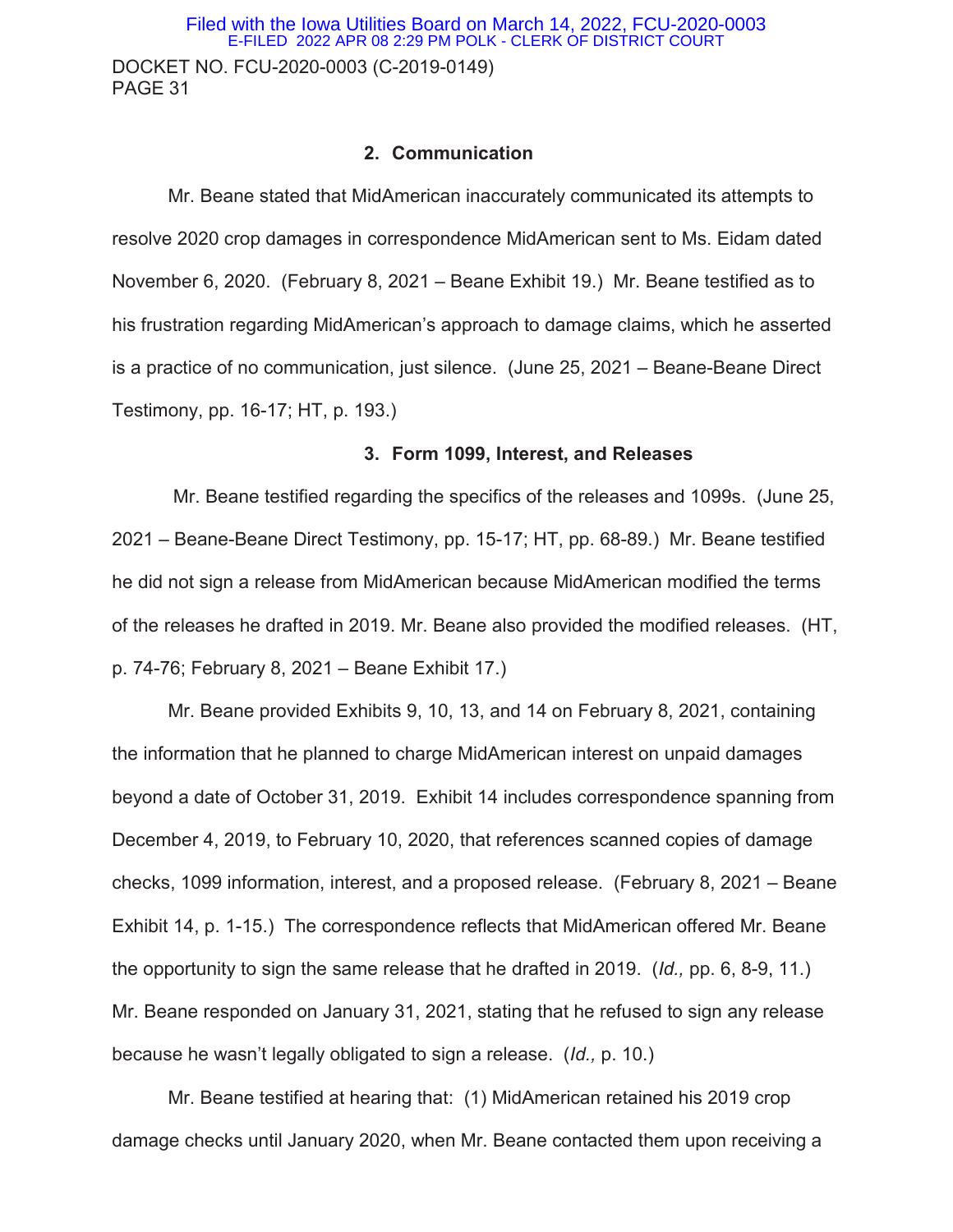### DOCKET NO. FCU-2020-0003 (C-2019-0149) PAGE 32 Filed with the Iowa Utilities Board on March 14, 2022, FCU-2020-0003 E-FILED 2022 APR 08 2:29 PM POLK - CLERK OF DISTRICT COURT

Form 1099; (2) MidAmerican demanded that before he would receive these checks, Mr. Beane had to sign something; (3) after 2018, he refused to sign anything for crop damages as he indicated that MidAmerican damaged his crop and should pay for it; (4) although checks were issued, the checks were not delivered to Mr. Beane due to the release issue; and (5) he asked to see the rule or law that required him to sign a release, but MidAmerican did not provide anything. (HT, p. 84.)

Mr. Beane requested the Board penalize MidAmerican for issuing the 2019 Form 1099 document for checks provided to Mr. Beane in 2020 and not allow MidAmerican, when presented with damage claims, to compel farm operators to sign anything other than a receipt for such payment and a cursory description of the payment. (June 25, 2021 – Beane-Beane Direct Testimony, p. 19.)

#### **ii. MidAmerican**

#### **1. Payments**

Mr. Jablonski testified at hearing that the only payments Mr. Beane would receive is if the landowner directed crop damage payments to the tenant on the property. (HT, p. 170.)

In its post-hearing brief, MidAmerican stated that it usually works with the landowner on damage claims, unless otherwise directed by the landowner, and relies on the landowner to convey the appropriate damages to the tenant based on the tenancy agreement. (September 28, 2021 – Post-Hearing Brief, pp. 4-5.)

### **2. Communication**

Exhibit 13 contains correspondence from MidAmerican to Ms. Eidam identifying that MidAmerican has unsuccessfully attempted to resolve 2020 crop loss damages with Mr. Beane directly. (June 25, 2021 – Beane-Beane Exhibit 13, pp. 3-4.) In its post-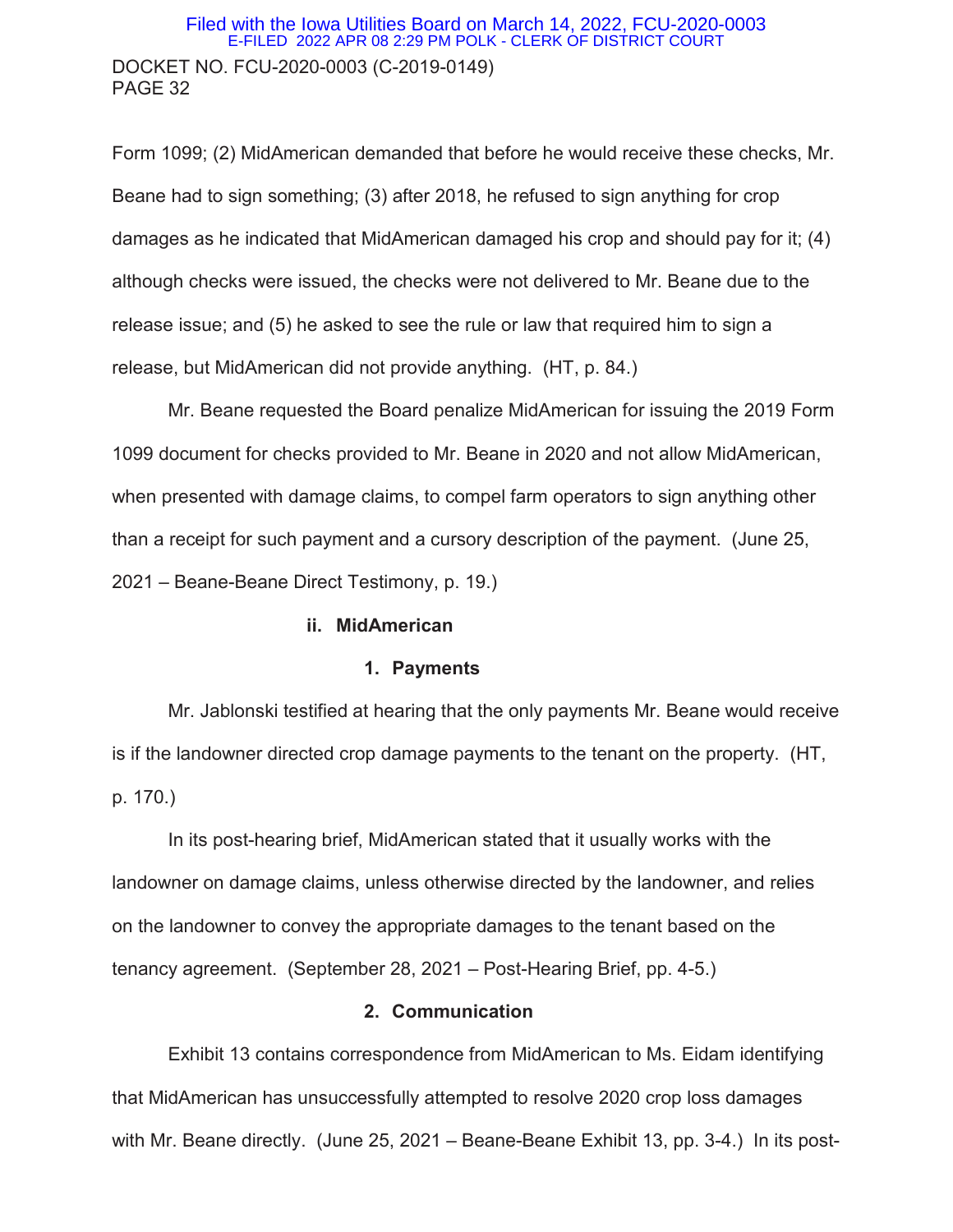### DOCKET NO. FCU-2020-0003 (C-2019-0149) PAGE 33 Filed with the Iowa Utilities Board on March 14, 2022, FCU-2020-0003 E-FILED 2022 APR 08 2:29 PM POLK - CLERK OF DISTRICT COURT

hearing brief, MidAmerican wrote that it worked diligently to address each of Mr. Beane's concerns and, despite offering reasonable solutions to the issues, Mr. Beane was unwilling to accept either reasonable or extraordinary attempts to resolve his concerns. (September 28, 2021 – Post-Hearing Brief, p. 5.)

#### **3. Form 1099, Interest, and Releases**

Mr. Jablonski testified that MidAmerican reports checks to the IRS the year they are issued, not the year the recipient cashes them. (July 23, 2021 – Jablonski Rebuttal Testimony, p. 13.) Mr. Jablonski detailed MidAmerican's attempts to resolve Mr. Beane's tax concerns with his 2019 crop damage checks and testified that MidAmerican was willing to reissue his crop damage checks in 2020 to be recognized on Mr. Beane's 2020 Form 1099, provided Mr. Beane returned the original 2019 checks to be voided. Mr. Beane refused to return the 2019 checks. (*Id.,* p. 14.)

In response to questions of how MidAmerican issued a 2019 Form 1099 without Mr. Beane receiving payment, Mr. Jablonski replied that the 2019 checks should not have been sent out and sending the checks was MidAmerican's error. He further testified that MidAmerican should have destroyed those 2019 checks and reissued 2020 checks because that was the year the checks were mailed. (HT, pp. 163-164.) Mr. Jablonski testified that the checks issued in 2019 had been cashed and, without those 2019 checks being returned and reissued in 2020, a 2020 Form 1099 could not be issued. (HT, pp. 166-167.)

MidAmerican documented that it received Mr. Beane's requests for interest. (May 10, 2021 – Beane Conversation History, pp. 4-6.)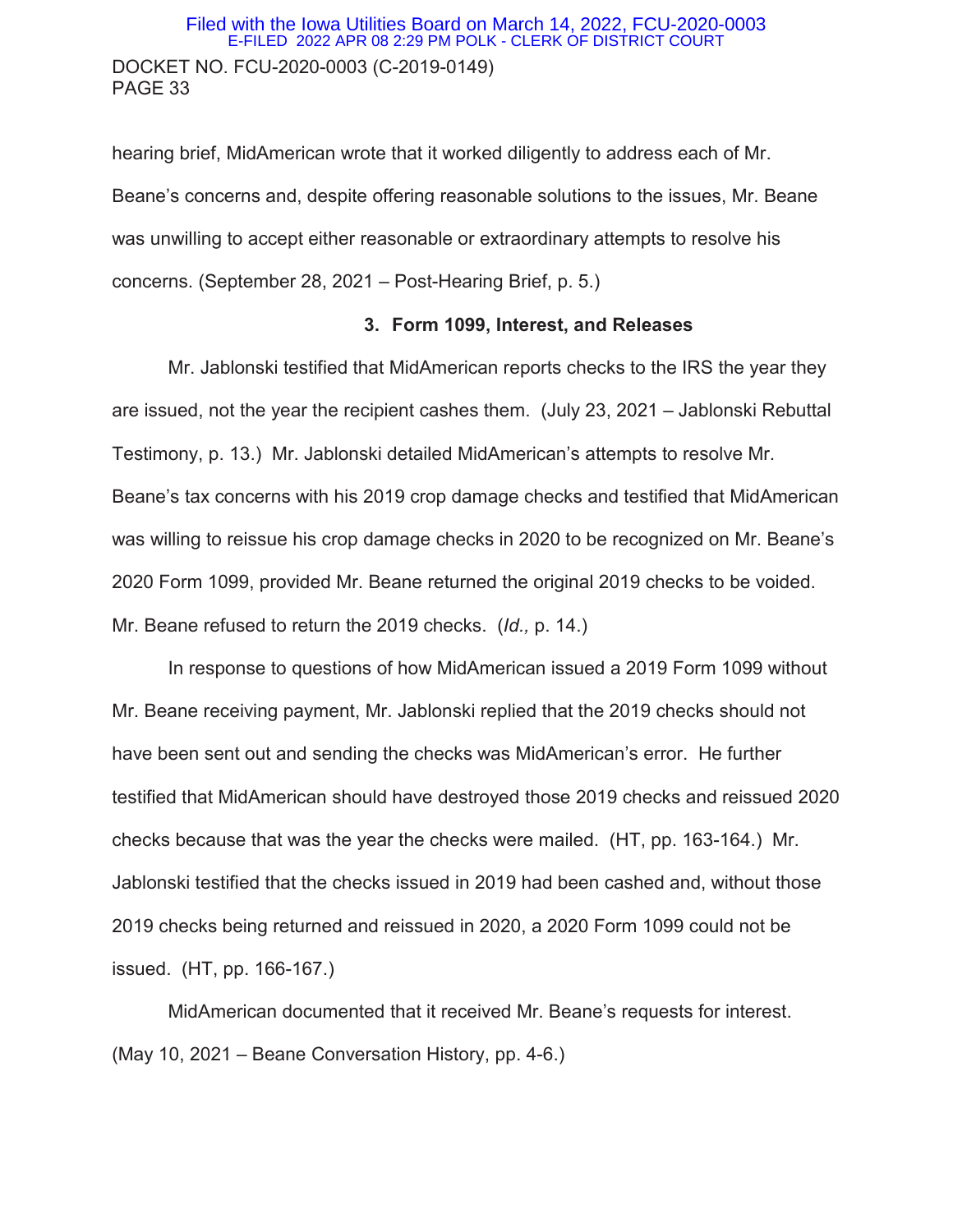### DOCKET NO. FCU-2020-0003 (C-2019-0149) PAGE 34 Filed with the Iowa Utilities Board on March 14, 2022, FCU-2020-0003 E-FILED 2022 APR 08 2:29 PM POLK - CLERK OF DISTRICT COURT

With regard to releases, Mr. Jablonski stated that once MidAmerican and a claimant have negotiated a mutually acceptable payment, MidAmerican issues the checks and provides the checks upon the claimant signing a settlement release. (July 23, 2021 – Jablonski Rebuttal Testimony, pp. 15-16.) Although Mr. Jablonski acknowledges that MidAmerican is not required to ask Mr. Beane to sign a release form before issuing checks for damages, asking for a signed release of damage claims when paying said claims is a near universal business practice. (*Id.,* p. 15.)

With regard to its Form 1099 process, MidAmerican stated that it is modifying its damage payment process to void uncollected checks if not collected in the issuance year and to modify Form 1099s at the time the original checks are voided. Although this process could delay payments to some claimants, MidAmerican recognized that the issue raised by Mr. Beane was an error in MidAmerican's current accounting practice that has been corrected. (September 28, 2021 – Post-Hearing Brief, p. 9.)

#### **iii. Discussion**

#### **1. Payments**

The record contains information that payees for damages described in this docket appear to be inconsistent. On one occasion, MidAmerican paid damages directly to the Beanes due to Ms. Eidam assigning her rights. On another occasion, MidAmerican paid all damages to Ms. Eidam, who was to distribute to the tenants despite an email from Ms. Eidam in which she stated she had signed an authorization to allow payments to be distributed differently than how MidAmerican issued payment. Additionally, MidAmerican stated that the easement agreements contain language that damages will be made to the landowner; however, with tenants not receiving a copy of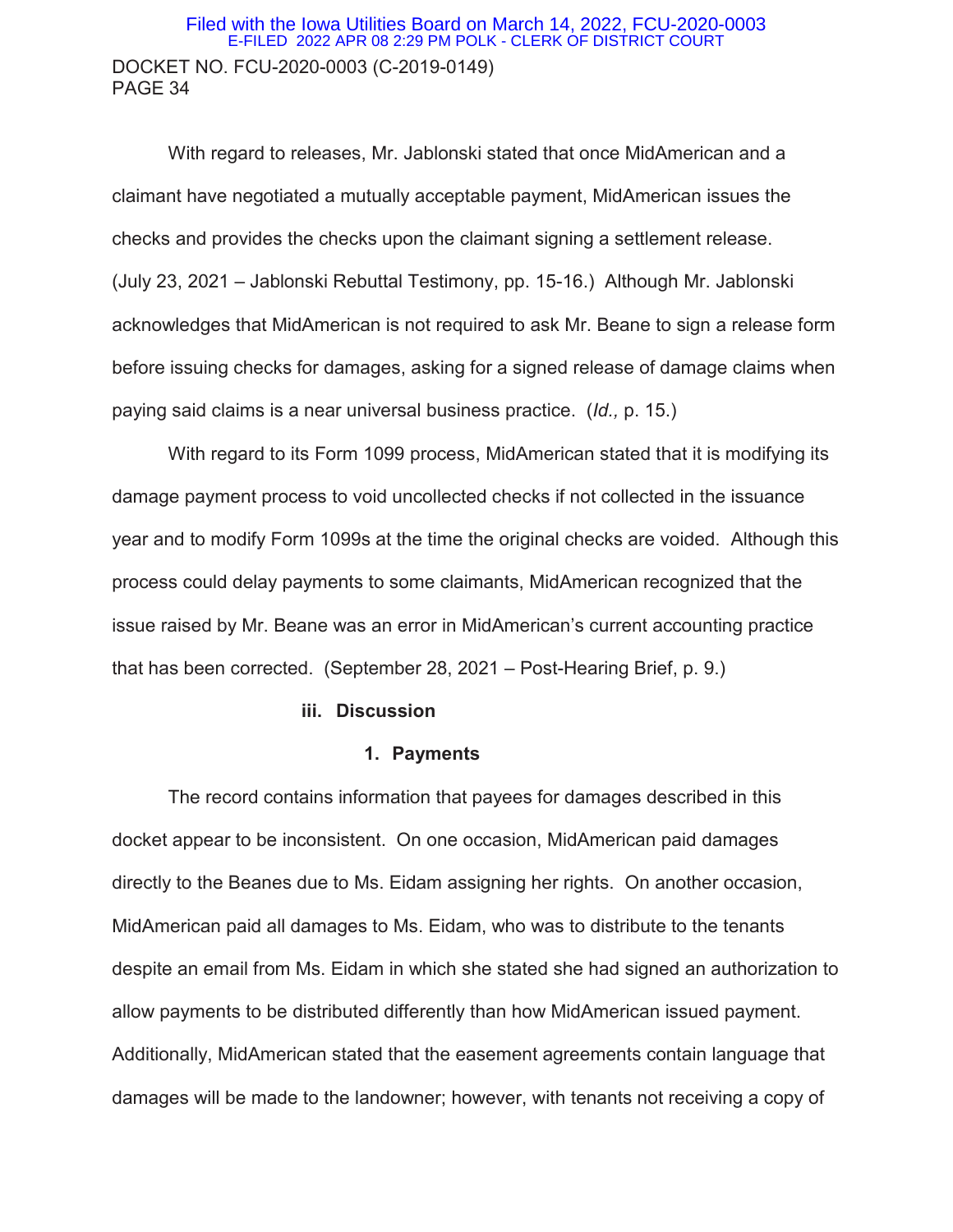### DOCKET NO. FCU-2020-0003 (C-2019-0149) PAGE 35 Filed with the Iowa Utilities Board on March 14, 2022, FCU-2020-0003 E-FILED 2022 APR 08 2:29 PM POLK - CLERK OF DISTRICT COURT

the easement agreement, tenants are not provided sufficient information regarding payment options.

In order to address this issue, MidAmerican is to include in its additional resource documentation an explanation regarding options for alternative payees for damage payments.

### **2. Communication**

Mr. Beane's complaints that MidAmerican has provided inaccurate information to Ms. Eidam and that MidAmerican does not communicate with him are supported in the record. The Board will require both MidAmerican and Mr. Beane to clearly communicate with one another in the future as they work toward resolving the remaining issues set forth below.

### **3. Form 1099, Interest, and Releases**

MidAmerican admitted that its business practice with regard to issuing a Form 1099 in 2019 to the Beanes without providing the checks to the Beanes in the same year was improper. MidAmerican identifies that it will modify its damage payment and accounting process. The Board will require a confirmation to be filed in the docket that this business practice has been corrected.

 The evidence shows that Mr. Beane did not return the checks and in fact cashed the checks. MidAmerican identified that, because Mr. Beane did not return the checks issued in 2019, MidAmerican could not issue a 2020 Form 1099. The Board finds that Mr. Beane's decision to cash the checks eliminated the most appropriate remedy of issuing a revised 2020 Form 1099.

 As for Mr. Beane's attempt to collect interest, there is not sufficient evidence in the record that MidAmerican agreed to pay interest on late payment of damages beyond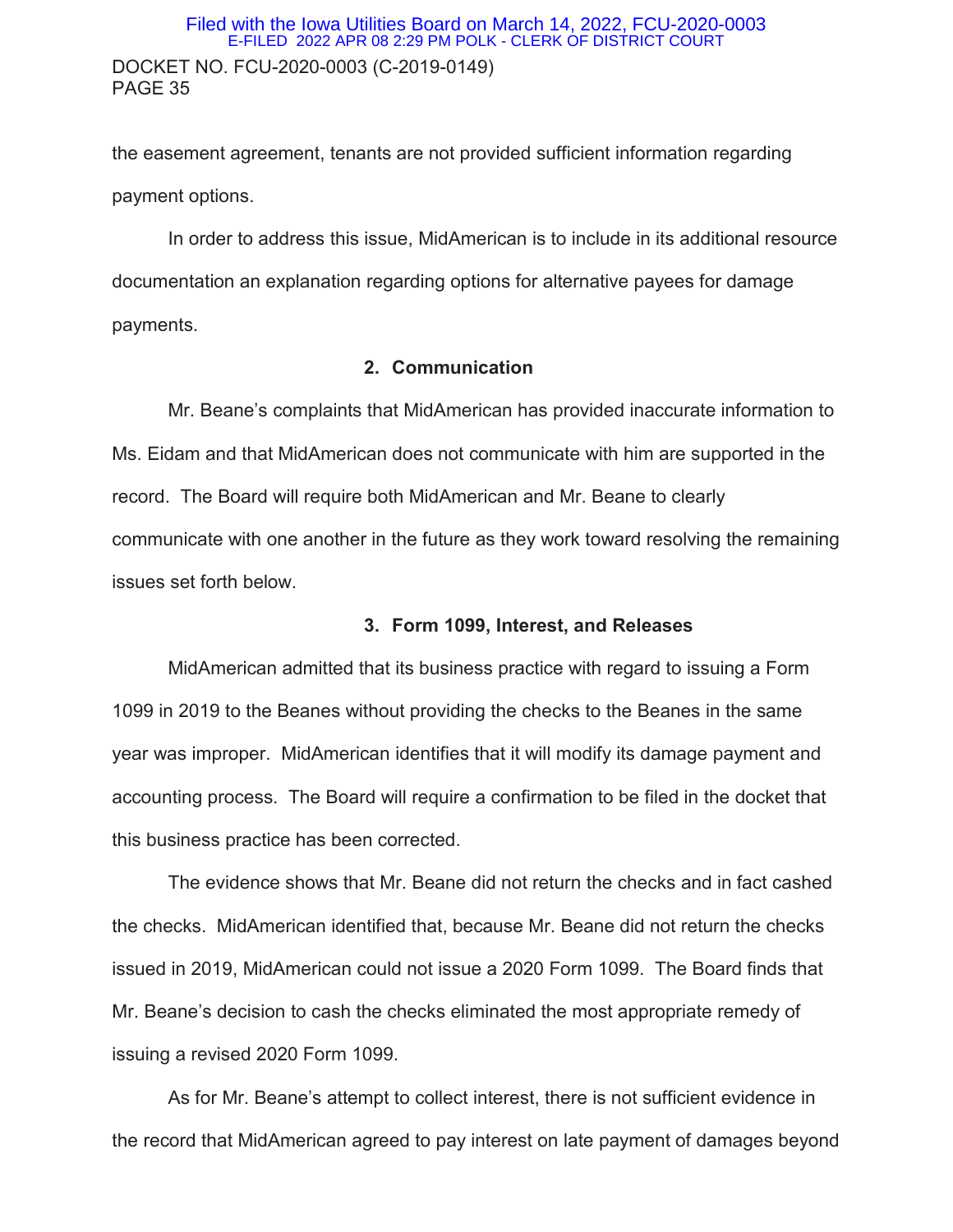### DOCKET NO. FCU-2020-0003 (C-2019-0149) PAGE 36 Filed with the Iowa Utilities Board on March 14, 2022, FCU-2020-0003 E-FILED 2022 APR 08 2:29 PM POLK - CLERK OF DISTRICT COURT

the document found in the June 25, 2021 Beane-Beane Exhibit 12, which appears to be for damage payments related to one turbine. This issue is not within the Board's jurisdiction because the problem is not with MidAmerican's business practices, but with a demand for payment made by the Beanes.

 As for releases, MidAmerican claims it is near universal practice to obtain a release upon issuing a check. The Board questions the propriety of requiring a release in exchange for a payment MidAmerican is obligated to make. A receipt would seem to be sufficient. The Board will require MidAmerican to file in the docket its approach to handling damage claims in instances where payees refuse to sign a corresponding release.

 The Board concludes that MidAmerican's action of issuing a Form 1099 in a tax year other than when payment was made constitutes an inappropriate business practice. MidAmerican has indicated it will address this issue by making changes to its business practices and that such change should address the Board's concerns.

### *f. Outstanding Damages*

### **i. Beanes**

Mr. Beane identified outstanding claims for damage to fences, damage from water draining onto property, and damage to other crops in 2020. (June 25, 2021 – Beane-Beane Direct Testimony, p. 16.) The Beanes filed exhibits reflecting emails regarding the 2020 crop damages and photos of the fence and damaged crops. (February 8, 2021 – Beane Exhibits 15-16.)

Mr. Beane also filed an exhibit that contains portions of an easement agreement that read, "MidAmerican agrees to pay such amount within thirty (30) days after Owner provides MidAmerican with reasonable evidence of the cause and extent of such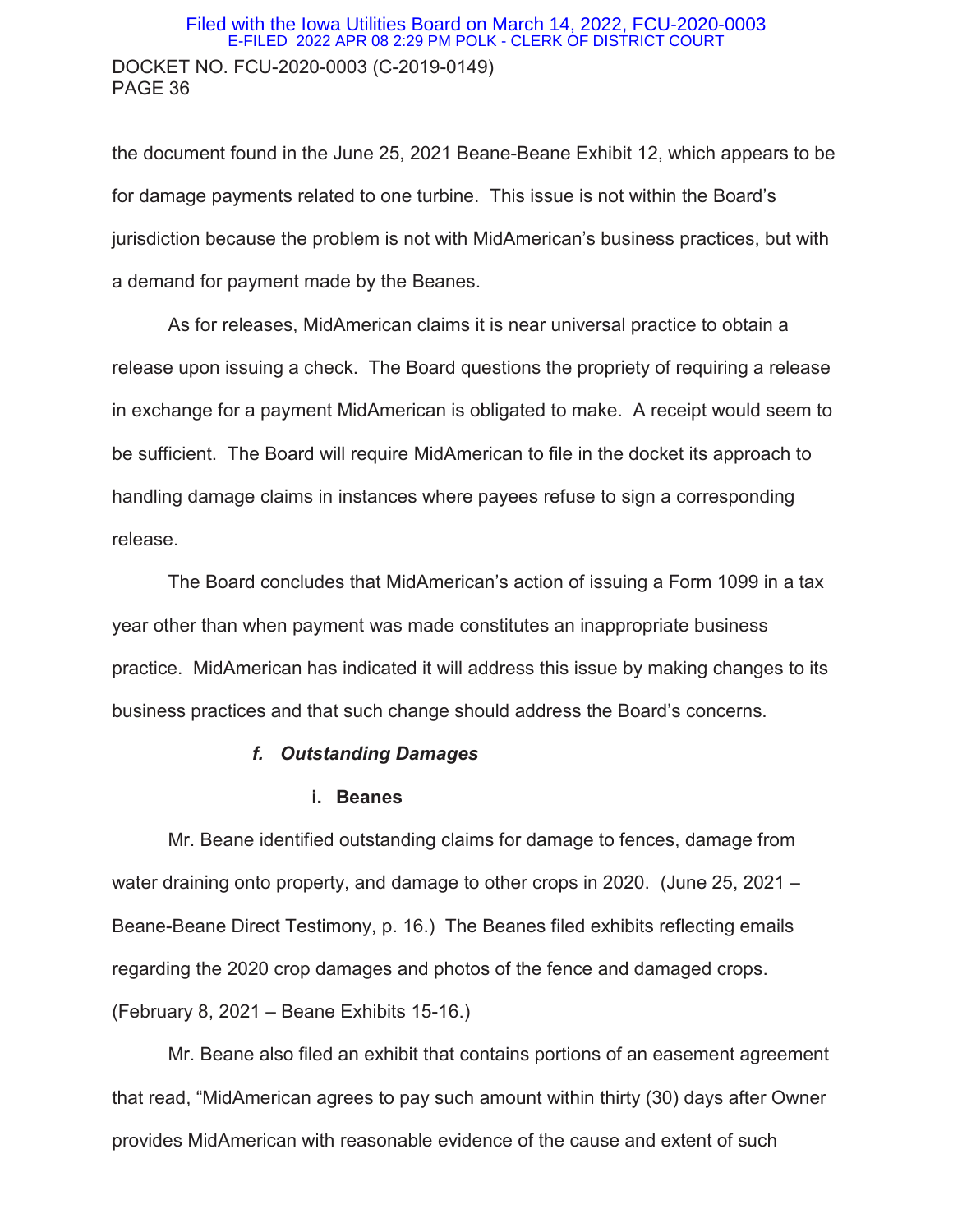### DOCKET NO. FCU-2020-0003 (C-2019-0149) PAGE 37 Filed with the Iowa Utilities Board on March 14, 2022, FCU-2020-0003 E-FILED 2022 APR 08 2:29 PM POLK - CLERK OF DISTRICT COURT

damage or destruction" and "(i)f MidAmerican and the Owner cannot agree on the amount of crop damage, the parties agree to have the area and extent of damages assessed by an impartial party mutually agreed upon by the Parties." (February 8, 2021 – Beane Exhibit 3, p. 3.) Exhibit 15 contains an email from a MidAmerican representative who states that MidAmerican requires yield maps, or similar information, to determine if and to what extent a landowner or tenant suffered a reduced yield on the acres due to MidAmerican's construction of its wind turbines. (February 8, 2021 – Beane Exhibit 15, pg. 3.)

### **ii. MidAmerican**

Mr. Jablonski testified that damage to property may impact crop production and cause other damage, and that MidAmerican works diligently to survey the damaged area and works with landowners to identify compensable damages and negotiate a settlement that fairly compensates for the damage, but also protects its customers. (July 23, 2021 – Jablonski Rebuttal, pp. 4-5.)

At hearing, Mr. Jablonski testified that MidAmerican does not always require yield maps or similar information to determine if and to what extent a landowner or tenant suffered a reduced yield on the acres due to MidAmerican's construction of wind turbines. Mr. Jablonski testified that the easement agreements contain a crop damage section that varies between projects due to different easement forms; these crop damage sections determine how MidAmerican will settle crop losses. (HT, pp. 160- 162).

 In its post-hearing brief, MidAmerican stated that MidAmerican works to repair the damage or compensate the landowner for the damages, as required by the easement. (September 28, 2021 – Post-Hearing Brief, pp. 4-5.)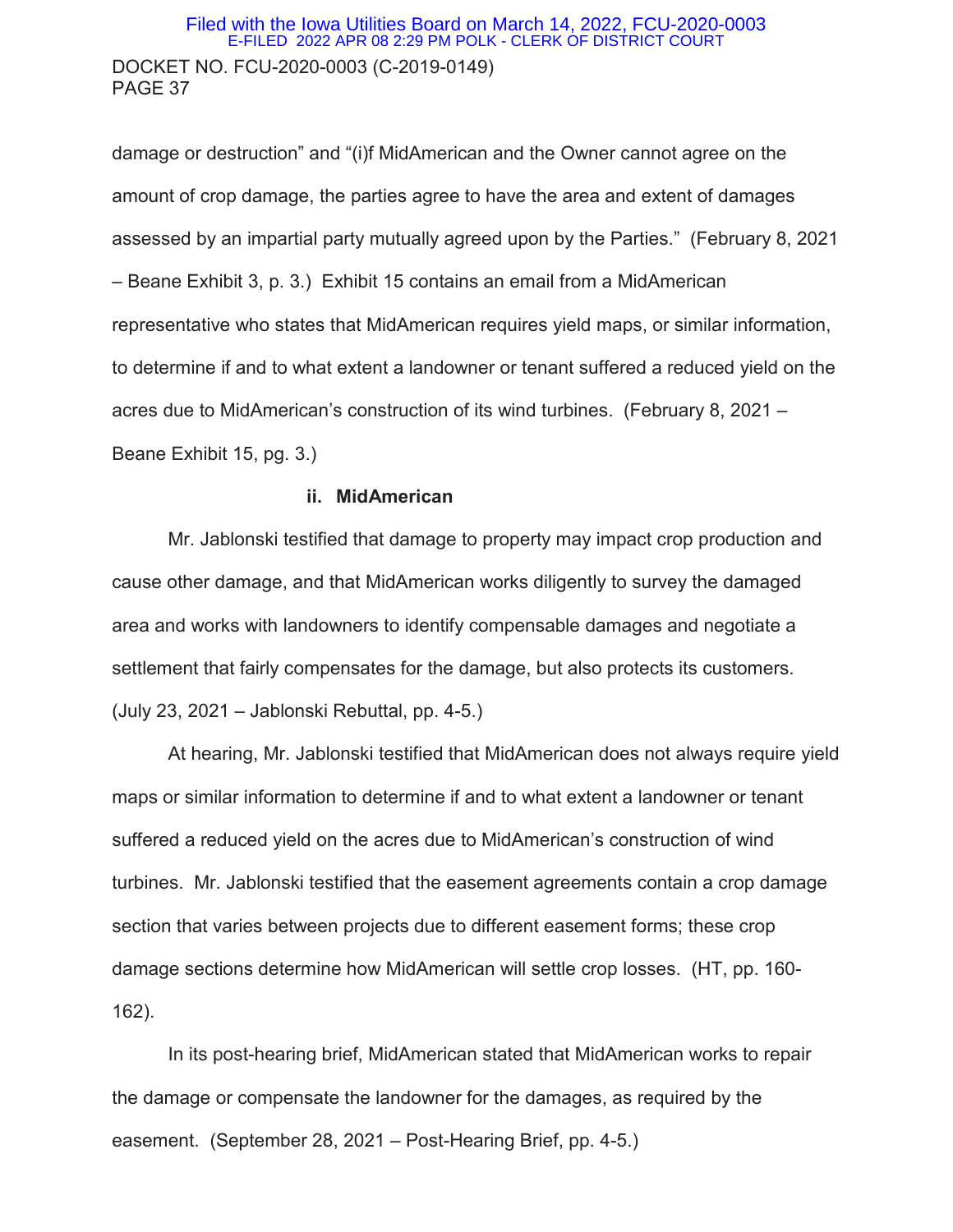# DOCKET NO. FCU-2020-0003 (C-2019-0149) PAGE 38 Filed with the Iowa Utilities Board on March 14, 2022, FCU-2020-0003 E-FILED 2022 APR 08 2:29 PM POLK - CLERK OF DISTRICT COURT

### **iii. Discussion**

Regarding outstanding damages that have not been addressed, the Board expects MidAmerican and the Beanes to work in good faith to resolve these matters.

Regarding damages in general, MidAmerican provided testimony that easement agreements contain a crop damage section, and the crop damage sections vary between projects due to the use of different easement forms. MidAmerican also identified that it does not provide tenants copies of the easement agreements. MidAmerican did not identify how a tenant would have access to the crop damage section given that the confidentiality provisions are included in the easement agreements.

The record in this docket contains sufficient evidence to conclude that this is not a good business practice. The Board will require MidAmerican to provide an explanation in its additional resource documentation of its process for resolving damage claims.

# **C. Discussion of MidAmerican's Business and Management Practices**

MidAmerican claimed that the incidents with the Beanes are not reflective of MidAmerican's other relationships with tenants and landlords, stating that MidAmerican has made beyond-reasonable efforts to address the Beanes' concerns. MidAmerican claimed that Mr. Beane has raised a number of issues about his interactions with MidAmerican and these are isolated incidents that are unique to Mr. Beane as one of the limited tenants in the state of Iowa who has refused to sign a tenant subordination agreement with MidAmerican. (September 28, 2021 – Post-Hearing Brief, p. 10.)

The Board declined to open an investigation (INU docket) in this matter as it concluded that the specific complaint could and should be handled as a formal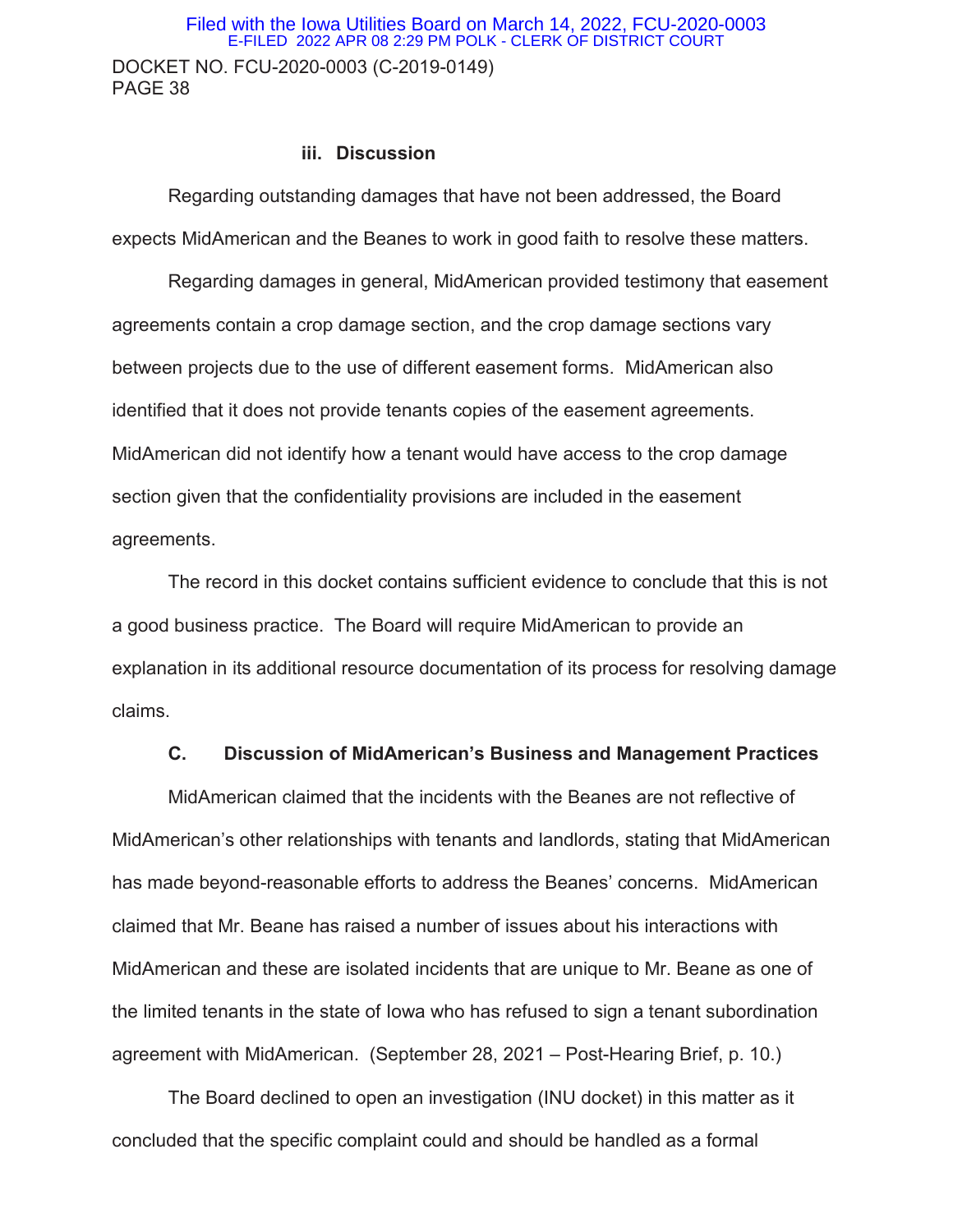### DOCKET NO. FCU-2020-0003 (C-2019-0149) PAGE 39 Filed with the Iowa Utilities Board on March 14, 2022, FCU-2020-0003 E-FILED 2022 APR 08 2:29 PM POLK - CLERK OF DISTRICT COURT

complaint; however, the Board acknowledges that other commenters in this docket have identified similar concerns with MidAmerican's approach to resolving their complaints, including one other damage complaint. The Board acknowledges that although some issues are difficult and may not be quickly resolved, the Board does expect all rateregulated utilities to be able to adequately document that they have actively attempted to resolve the complaint in good faith, regardless of whether it has been resolved. If documentation does not reflect an ongoing, good-faith effort at resolving disputes, then the Board will consider its good faith efforts, or lack thereof, when it reviews management efficiency in a rate case or when the Board considers granting a formal complaint proceeding.

The Board concludes that MidAmerican's business practices were inappropriate regarding the failure to obtain a signed tenant subordination agreement or permission prior to beginning construction, the issuance of a Form 1099 for a tax year in which the payment had not been provided, asking tenants to subordinate their rights without providing any information about the easement, and not adequately addressing damages. Although the Board is requiring MidAmerican to make several changes in its business practices beyond these items — some suggested by both MidAmerican and the Board — the Board finds that some of the business practices only need to be reviewed and modified to improve the process.

#### **D. Summary of Requirements**

 The Board will require MidAmerican to address and make necessary follow-up filings in this docket, within 90 days of this order, for those items detailed in this order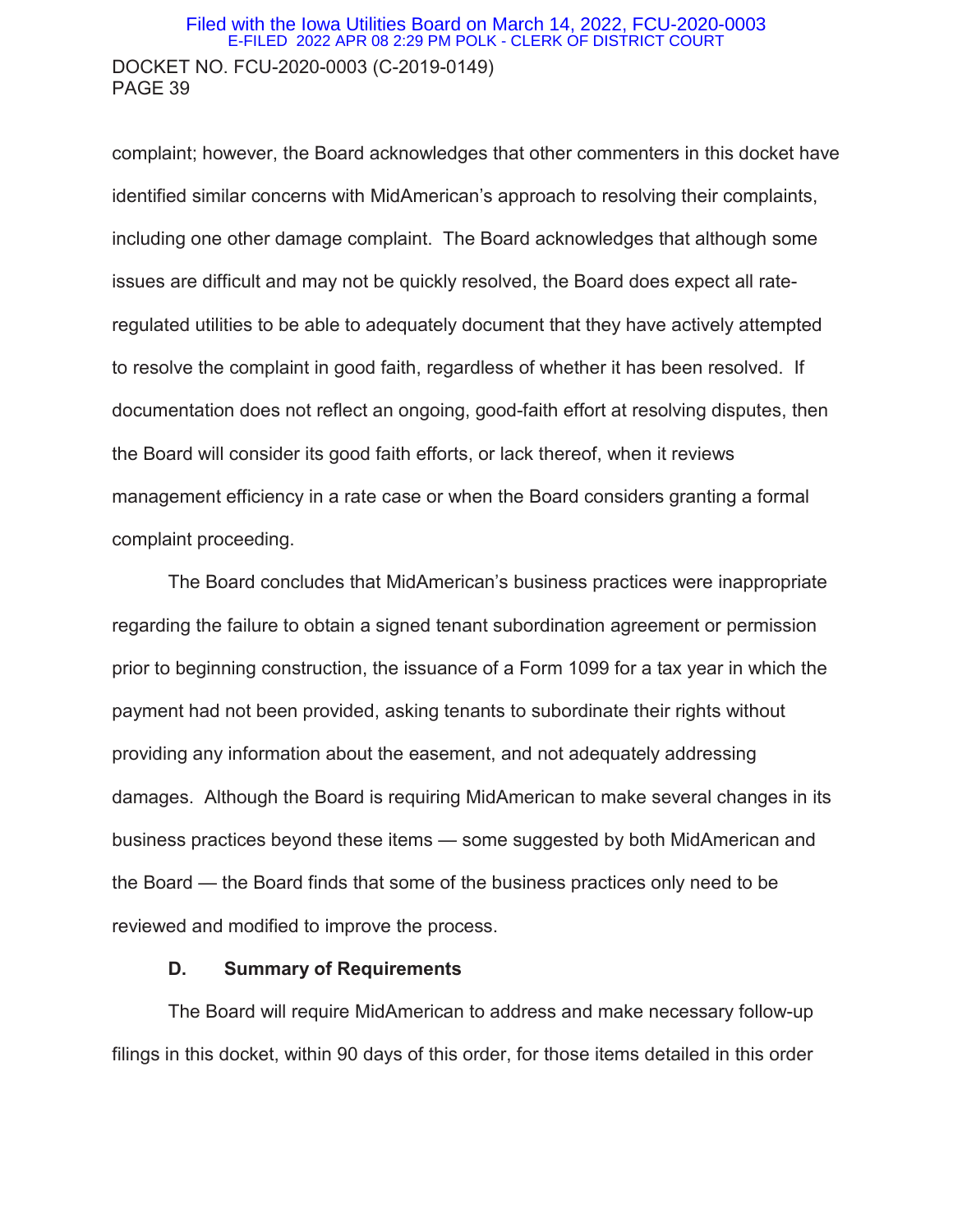# DOCKET NO. FCU-2020-0003 (C-2019-0149) PAGE 40 Filed with the Iowa Utilities Board on March 14, 2022, FCU-2020-0003 E-FILED 2022 APR 08 2:29 PM POLK - CLERK OF DISTRICT COURT

that MidAmerican committed to improving in its business practices and those items that

the Board is requiring. The follow-up items are as follows:

- 1. MidAmerican is to re-evaluate its business practices involving tenant subordination agreements and the commencement of construction and file a document that explains its changes.
- 2. MidAmerican is to revise and file its confidentiality clause to give landowners a greater understanding of who and what information they can discuss with others.
- 3. MidAmerican is to produce and file additional resource documentation to be presented to the landowner, along with the proposed easement agreement, that provides an overview of the following:
	- a. landowners' rights,
	- b. landowners' authority to discuss confidential information and nonconfidential information,
	- c. landowners' obligations with regard to existing property interests, including but not limited to existing tenants,
	- d. an explanation of the easement MidAmerican is requesting,
	- e. an explanation of consent procedures required to allow tenants to receive a redacted copy of the easement agreement,
	- f. an explanation of options for alternative payees for damage payments, and
	- g. an explanation of the damage section(s) in an easement agreement.
- If a tenant subordination agreement is required, MidAmerican is to provide the tenant with the additional resource documentation at the time MidAmerican presents the subordination agreement to the tenant.
- 4. MidAmerican is to revise and file the language of its tenant subordination agreement to explicitly state that a signed tenant subordination agreement is not necessary to make the easement agreement effective between MidAmerican and a landowner.
- 5. MidAmerican is to revise and file the language of its tenant subordination agreement to clarify which rights MidAmerican would be asking the tenant to subordinate to MidAmerican's easement.
- 6. MidAmerican is to file a confirmation that its Form 1099 business practice has been corrected.
- 7. MidAmerican is to detail its process and approach to handling damage claims in instances where payees refuse to sign a corresponding release.